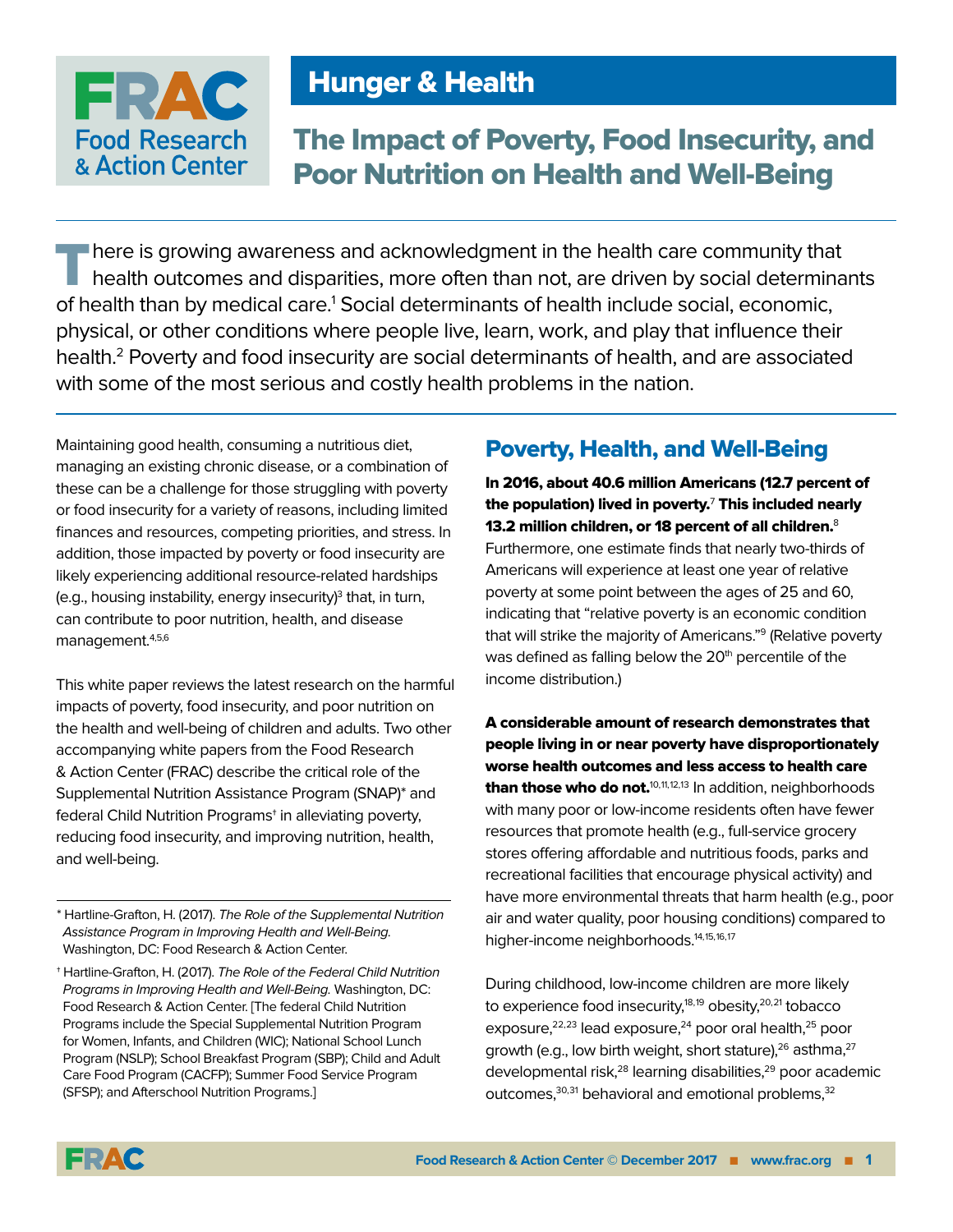### **Hunger & Health:** Impact of Poverty, Food Insecurity, and Poor Nutrition

unintentional injury,<sup>33</sup> and physical inactivity.<sup>34</sup> Low-income adolescents also are more likely to engage in healthcompromising behaviors, such as smoking.35

Childhood poverty and socioeconomic inequalities have health implications that carry through into adulthood as well — for example, lower childhood socioeconomic status is associated with chronic disease, poor mental health, and unfavorable health behaviors in adulthood.<sup>36,37,38</sup> Poverty in childhood also has been linked to serious, long-term economic consequences, including higher health care expenditures, lower educational achievement (e.g., not completing high school and college), lost productivity and lower earnings in adulthood, and increased risk of poverty later in life.<sup>39, 40,41</sup>

#### Toxic Stress and Adverse Childhood Experiences

Growing up in poverty is associated with toxic stress — which is chronic stress that can have enormous impacts on child development and health.<sup>42, 43, 44</sup> Under prolonged stress, stress hormone levels become excessively high for long periods of time. This leads to a "wear and tear" on the brain and body, referred to as allostatic load. Toxic stress can inhibit normal brain and physical development and metabolic processes among children, making them more susceptible to learning and behavior impairments and physical and mental illness later in life.<sup>45</sup>

Toxic stress in children often results from strong, repeated, or prolonged exposure to adversity, such as adverse childhood experiences (ACEs).<sup>46</sup> ACEs are potentially traumatic experiences, such as economic hardship, loss of a parent due to divorce, witnessing domestic violence, or the incarceration of a parent. ACEs are more common among children living in poverty.47 Exposure to more ACEs puts children at greater risk for health and economic problems later in life.48, 49 For instance, one study found that female caregivers' ACEs were associated with current household and child food-insecurity status.<sup>50</sup>



Adults living in poverty are at greater risk for a number of health issues, such as diabetes,<sup>51</sup> heart disease and stroke, $52, 53$  obesity (primarily among women), $54$  depression, $55$ disability,<sup>56</sup> poor oral health,<sup>57</sup> and premature mortality.<sup>58</sup> Those living in poverty also have higher rates of physical inactivity, cigarette smoking, and inadequate micronutrient intake.59, 60 In addition, the high levels of stress facing lowincome families, including children, can contribute to, or worsen, existing health problems.<sup>61, 62</sup> While the enactment of the Affordable Care Act of 2010 improved health insurance coverage and health care access in the nation, poor and near-poor adults are still more likely to be uninsured, less likely to have a regular place to go to for medical care, and are more likely to forgo needed medical care due to cost, compared to their not-poor counterparts.<sup>63, 64</sup>

#### Did you know? Treat or Eat

In general, one out of three chronically ill adults is unable to afford medicine, food, or both.<sup>68</sup>

#### Finally, poverty reduces life expectancy and quality of

life. One study found a 4.5 year gap in life expectancy at birth between counties with the highest versus lowest socioeconomic ranking.<sup>65</sup> Another estimate found that living at less than 200 percent of the federal poverty line results in a net loss of 8.2 years of quality-adjusted life expectancy at age 18.<sup>66</sup> Research shows that these inequalities have widened over time as life expectancy has risen more rapidly for higher-income groups than lower-income groups.<sup>67</sup>

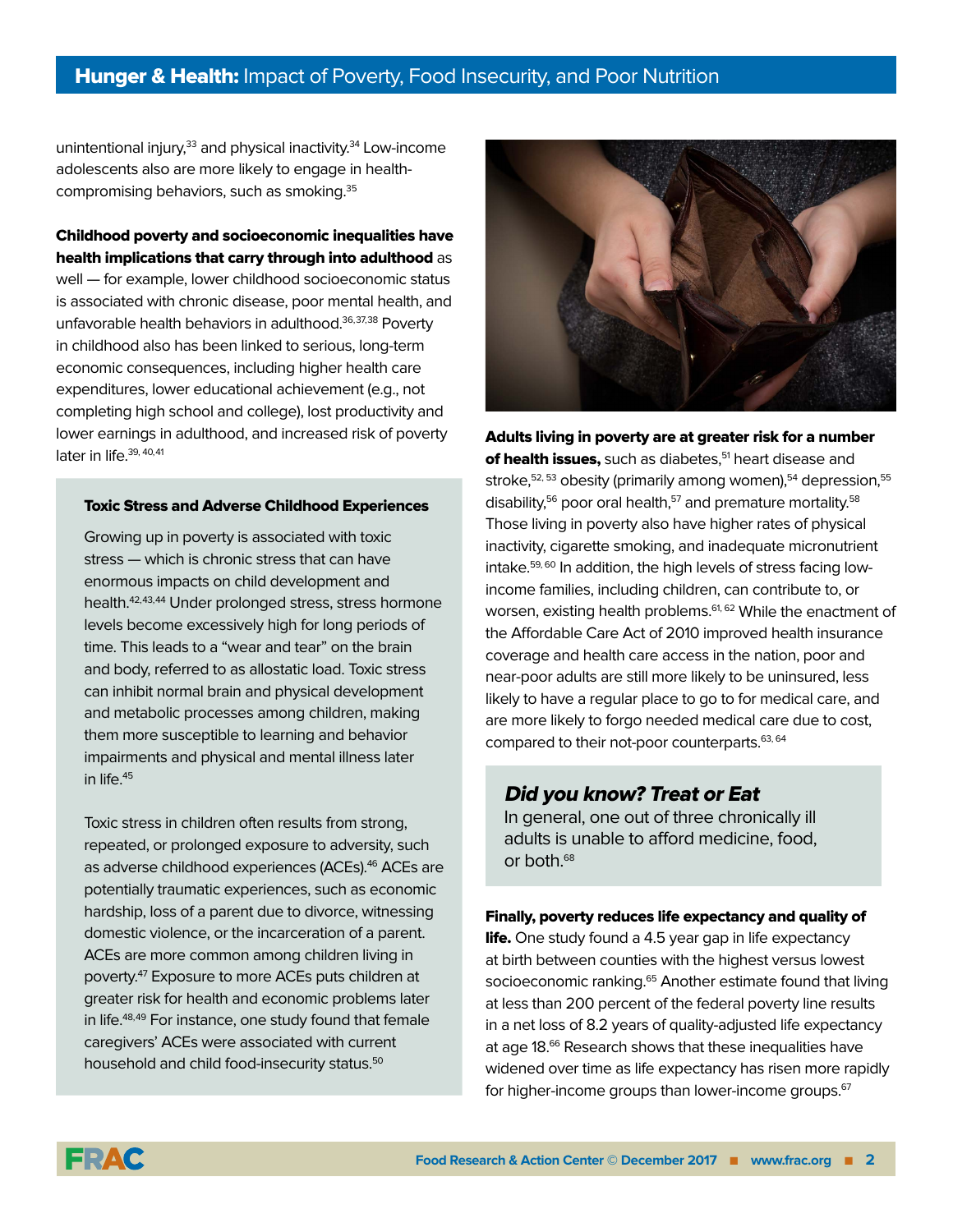### **Hunger & Health:** Impact of Poverty, Food Insecurity, and Poor Nutrition

## Food Insecurity, Health, and Well-Being

In 2016, approximately 28.3 million adults (11.5 percent of all adults) and 12.9 million children (17.5 percent of all children) lived in food-insecure households.<sup>69</sup> Food insecurity — even marginal food security (a less severe level of food insecurity)<sup>70, 71, 72</sup> — is associated with some of the most common and costly health problems and behaviors in the U.S., as shown in Figure 1 on the next page. While food insecurity has direct and indirect impacts on physical and mental health for people of all ages, food insecurity is especially detrimental to the health, development, and well-being of children in the short and long terms.<sup>73, 74, 75, 76</sup>

"After multiple risk factors are considered, children who live in households that are food insecure, even at the lowest levels, are likely to be sick more often, recover from illness more slowly, and be hospitalized more frequently. Lack of adequate healthy food can impair a child's ability to concentrate and perform well in school and is linked to higher levels of behavioral and emotional problems from preschool through adolescence."

— American Academy of Pediatrics' Policy Statement, Promoting Food Security for All Children<sup>77</sup>



According to a study of working-age adults living at or below 200 percent of the federal poverty line: "In general, lower food security is associated with higher probability of each of the chronic diseases examined — hypertension, coronary heart disease (CHD), hepatitis, stroke, cancer, asthma, diabetes, arthritis, chronic obstructive pulmonary disease (COPD), and kidney disease … Moreover, differences between adults in households with marginal, low, and very low food security are very often statistically significant, which suggests that looking at the entire range of food security is important for understanding chronic illness and potential economic hardship. Indeed, food security status is more strongly predictive of chronic illness in some cases even than income. Income is significantly associated with only 3 of the 10 chronic diseases — hepatitis, arthritis, and COPD — while food insecurity is significantly associated with all 10."

— From Food Insecurity, Chronic Disease, and Health Among Working-Age Adults<sup>78</sup>

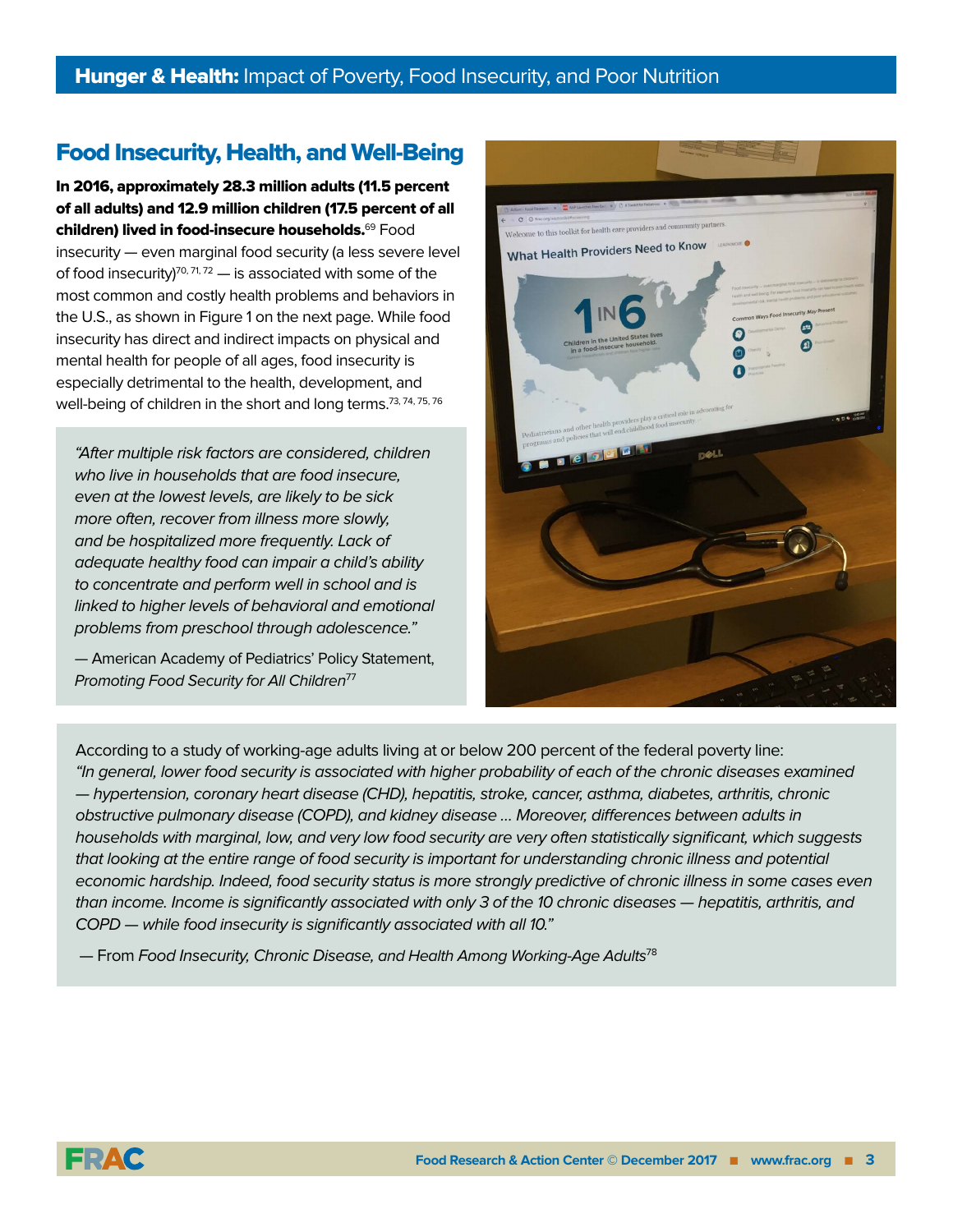## Figure 1:

### Chronic Diseases, Health Conditions, and Health Behaviors Associated With Food Insecurity

| <b>Children</b>                                                                                    | <b>Adults*</b>                                                                                        | <b>Older Adults</b>                                                                                            |
|----------------------------------------------------------------------------------------------------|-------------------------------------------------------------------------------------------------------|----------------------------------------------------------------------------------------------------------------|
| Asthma <sup>79</sup>                                                                               | Arthritis <sup>80</sup>                                                                               | Asthma <sup>81</sup>                                                                                           |
| Behavioral and social-emotional<br>problems (e.g., hyperactivity)82,83,84                          | Asthma <sup>85</sup>                                                                                  | Congestive heart failure <sup>86</sup>                                                                         |
| Birth defects <sup>87</sup>                                                                        | Cancer <sup>88</sup>                                                                                  | Depression <sup>89</sup>                                                                                       |
| Developmental risk <sup>90</sup>                                                                   | Chronic kidney disease (especially among those<br>with either diabetes or hypertension) <sup>91</sup> | Diabetes <sup>92</sup>                                                                                         |
| Iron deficiency anemia93,94                                                                        | Chronic obstructive pulmonary disease (COPD)<br>95                                                    | Gum disease <sup>96</sup>                                                                                      |
| Less physical activity <sup>97</sup>                                                               | Cigarette smoking <sup>98</sup>                                                                       | History of a heart attack <sup>99</sup>                                                                        |
| Low birth weight <sup>100,101</sup>                                                                | Coronary heart disease <sup>102</sup>                                                                 | Hypertension <sup>103</sup>                                                                                    |
| Lower bone density (among boys) <sup>104</sup>                                                     | Depression (including maternal depression) <sup>105,106</sup>                                         | Limitations in activities of daily living <sup>107</sup>                                                       |
| Lower health status <sup>108,109</sup>                                                             | Diabetes <sup>110,111</sup>                                                                           | Lower cognitive function <sup>112</sup>                                                                        |
| Lower health-related quality of life <sup>113</sup>                                                | Functional limitations <sup>114</sup>                                                                 | Lower intakes of calories and key nutrients (e.g.,<br>protein, iron, calcium, vitamins A and C) <sup>115</sup> |
| Lower physical functioning <sup>116</sup>                                                          | Hepatitis <sup>117</sup>                                                                              | Obesity (primarily among women) <sup>118</sup>                                                                 |
| Mental health problems (e.g.,<br>depression, anxiety, suicidal<br>ideation) <sup>119,120,121</sup> | Higher levels of C-reactive protein (a marker of<br>inflammation) <sup>122</sup> ,123                 | Osteoporosis <sup>124</sup>                                                                                    |
| More frequent colds and<br>stomachaches <sup>125</sup>                                             | Hyperlipidemia <sup>126</sup> and dyslipidemia <sup>127</sup>                                         | Peripheral arterial disease <sup>128</sup>                                                                     |
| Poor dietary quality <sup>129</sup>                                                                | Hypertension <sup>130</sup>                                                                           | Poor or fair health status <sup>131</sup>                                                                      |
| Poor educational performance and<br>academic outcomes <sup>132,133,134,135</sup>                   | Insufficient sleep or poor sleep outcomes <sup>136,137</sup>                                          |                                                                                                                |
| Untreated dental caries<br>(i.e., tooth decay) <sup>138</sup>                                      | Less physical activity <sup>139</sup>                                                                 |                                                                                                                |
|                                                                                                    | Mental distress <sup>140</sup>                                                                        |                                                                                                                |
|                                                                                                    | Obesity (primarily among women) <sup>141,142,143</sup>                                                |                                                                                                                |
|                                                                                                    | Poor dietary intake <sup>144</sup>                                                                    |                                                                                                                |
|                                                                                                    | Poor or fair health status <sup>145</sup>                                                             |                                                                                                                |
|                                                                                                    | Pregnancy complications (e.g., gestational<br>diabetes, iron deficiency) <sup>146,147</sup>           |                                                                                                                |
|                                                                                                    | Stroke <sup>148</sup>                                                                                 |                                                                                                                |
|                                                                                                    | Suicidal ideation <sup>149</sup>                                                                      |                                                                                                                |

\* Studies that examine food insecurity among adults have considerable variation in the ages of those included in the study. Many studies focus on adults under 65, while others include all adults over 18 or 20 years of age.

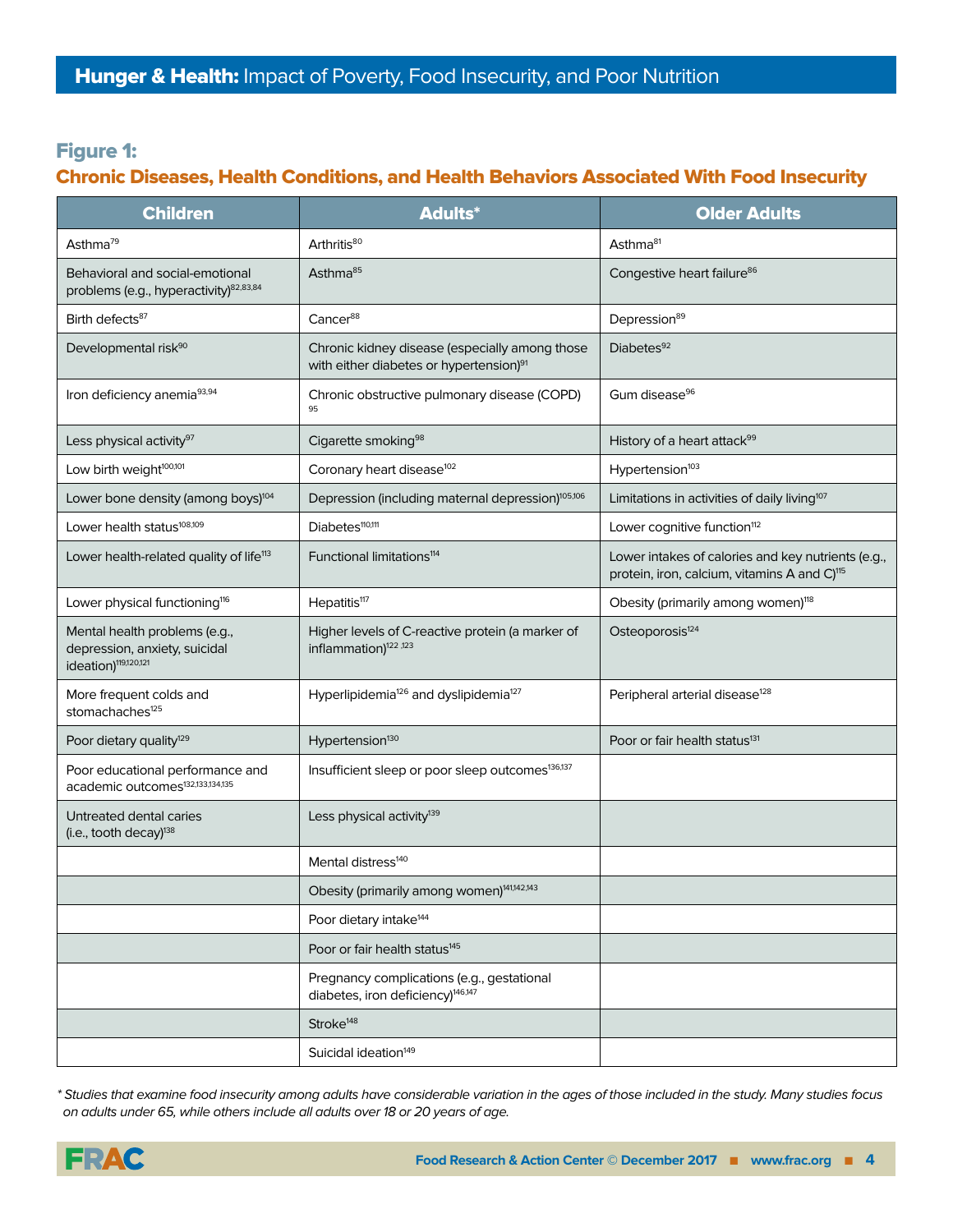### **Hunger & Health:** Impact of Poverty, Food Insecurity, and Poor Nutrition



Because of limited financial resources, those who are food insecure — with or without existing disease — may also use coping strategies to stretch budgets that are harmful for health, such as:

- $\blacksquare$  engaging in cost-related medication underuse or nonadherence (e.g., skipping doses, taking less medicine than prescribed, delaying to fill a prescription, not taking certain medications with food as instructed);<sup>150, 151, 152</sup>
- $\blacksquare$  postponing or forgoing preventive or needed medical care;153, 154
- $\blacksquare$  forgoing the foods needed for special medical diets (e.g., diabetic diets);155
- $\blacksquare$  purchasing a low-cost diet that relies on energy-dense, but nutrient-poor, foods;<sup>156,157</sup>
- $\blacksquare$  diluting or rationing infant formula;<sup>158</sup> and
- $\blacksquare$  making trade-offs between food and other basic necessities (e.g., housing, utilities, transportation).<sup>159,160</sup>

Food insecurity, along with the health-compromising coping strategies associated with food insecurity, can exacerbate existing disease. Some of these exacerbated conditions include poor glycemic control for people with diabetes,<sup>161, 162, 163, 164</sup> end stage renal disease for people with chronic kidney disease,<sup>165</sup> and low CD4 counts and poor antiretroviral therapy adherence among people living with HIV.<sup>166, 167</sup> Food insecurity also can complicate and compound the health challenges and expenses faced by households with children who have special health care needs or adults with disabilities — populations at high risk for food insecurity.168, 169, 170, 171 For example, children with epilepsy living in food-insecure households have significantly worse healthrelated quality of life and more medication side effects than their counterparts in food-secure households.<sup>172</sup>

#### Did you know? Food-Insecure Older Adults Resort to Cost-Related Medication Underuse

Cost-related medication underuse for this study was defined as: skipping medications, taking less medicine than prescribed, delaying filling a prescription, using lower cost medications, and not being able to afford medicine.

Rates of cost-related medication underuse among adults ages 65 and over are:<sup>185</sup>

- $\blacksquare$  25 percent for those experiencing marginal food security (low level of food insecurity);
- $\blacksquare$  40 percent for those experiencing low food security; and
- $\blacksquare$  56 percent for those experiencing very low food security (most severe level of food insecurity).

Not surprisingly, research shows that household food insecurity is a strong predictor of higher health care utilization and increased health care costs.<sup>173</sup> For instance, food insecurity and its associated health-compromising coping strategies can increase physician encounters and office visits,<sup>174,175</sup> emergency room visits,<sup>176,177,178</sup> hospitalizations,<sup>179, 180, 181</sup> and expenditures for prescription medications.182 The implications for health care costs are staggering: the direct and indirect health-related costs of hunger and food insecurity in the U.S. have been estimated to be \$160 billion for 2014 alone.<sup>183</sup>

Furthermore, using data from 2011 to 2013, researchers estimated that those experiencing food insecurity have an extra \$1,863 in health care expenditures each year, compared to their food-secure counterparts.184 This translates to \$77.5 billion in excess annual health care expenditures among those with food insecurity. The extra health care expenditures are particularly high among foodinsecure adults with heart disease (\$5,144 extra), diabetes (\$4,414 extra), and hypertension (\$2,176 extra), when compared to food-secure adults with these chronic diseases.

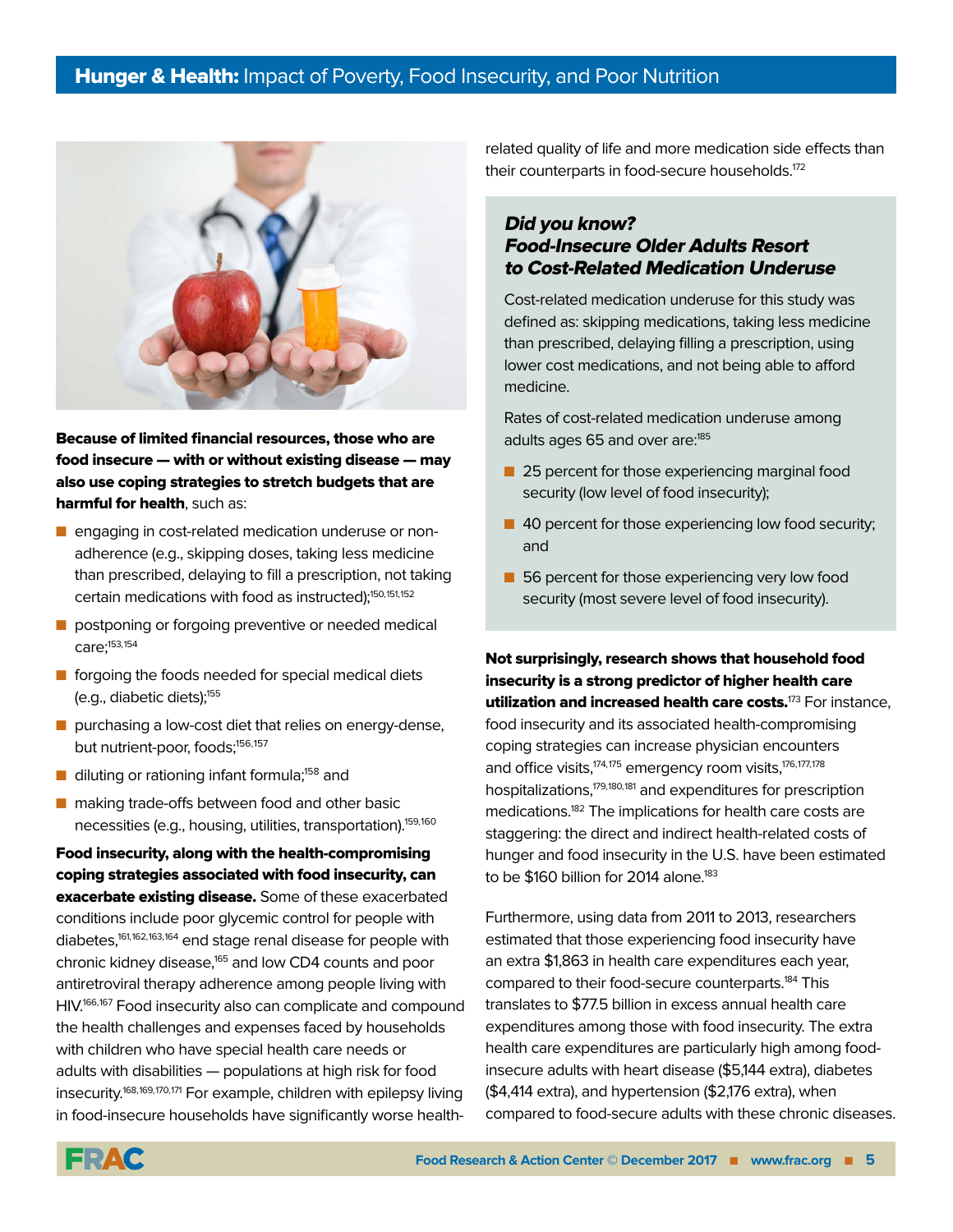## Poor Nutrition, Health, and Well-Being

Food insecurity can contribute to, or exacerbate, nutrition deficits, and that is linked to chronic diseases and conditions. This is known from research on all income groups.

Americans from all income groups fall short of meeting federal dietary guidance — consuming diets too low in fruits, vegetables, whole grains, and low-fat dairy, and consuming diets too high in added sugars, sodium, and solid fats.<sup>186,187,188</sup> In general, poor dietary intake (e.g., excess saturated or trans fat intake, a diet low in fruits and vegetables) has been linked to a number of diseases and chronic conditions, including cardiovascular disease, Type 2 diabetes, some types of cancer, and osteoporosis.<sup>189, 190</sup> In addition, inadequate dietary intake during pregnancy and early childhood — which may be a consequence of food insecurity — can increase the risk for birth defects, anemia, low birth weight, preterm birth, and developmental risk.<sup>191,192,</sup> 193, 194

Poor dietary intake also contributes to obesity, which is associated with many serious physiological, psychological, and social consequences for children and adults, including high blood pressure,<sup>195, 196</sup> heart disease,<sup>197</sup> diabetes,<sup>198,199</sup> pregnancy-related complications,<sup>200</sup> decreased life expectancy,<sup>201</sup> asthma,<sup>202,203</sup> depression,<sup>204,205</sup> and stigmatization.<sup>206,207</sup>

Food-insecure and low-income people can be especially vulnerable to poor nutrition and obesity, due to additional risk factors associated with inadequate household resources as well as under-resourced communities. This might include lack of access to healthy and affordable foods; cycles of food deprivation and overeating; high levels of stress, anxiety, and depression; fewer opportunities for physical activity; greater exposure to marketing of obesity-promoting products; and limited access to health care.<sup>208</sup> In addition to these unique challenges, those who are food insecure or low income are subject to the same and often challenging cultural changes (e.g., more sedentary lifestyles, increased portion sizes) as other Americans in trying to adopt and maintain healthful behaviors.<sup>209</sup>

Food-insecure and low-income people can be especially vulnerable to poor nutrition and obesity, due to additional risk factors associated with inadequate household resources. This might include lack of access to healthy and affordable foods; cycles of food deprivation and overeating; high levels of stress, anxiety, and depression; fewer opportunities for physical activity; greater exposure to marketing of obesity-promoting products; and limited access to health care.

# Conclusion

Poverty, food insecurity, and poor nutrition have serious consequences for the health and well-being of children, adults, and older adults, including a greater risk for chronic disease and poor mental health. Beyond the consequences for individuals and families, these consequences also have costly implications for the economy and health care system. Fortunately, solutions exist to tackle these challenging issues, including increased utilization of the federal nutrition programs. SNAP and the Child Nutrition Programs are important, effective, and widely available interventions to improve the health and well-being of vulnerable Americans. Research demonstrates that these programs can reduce food insecurity, alleviate poverty, support economic stability, improve dietary intake and health, protect against obesity, and boost learning and development. Connecting people to the federal nutrition programs is a critical way to support and improve the nation's health.

For more information on the connections between federal nutrition program participation and health, see FRAC's two companion white papers: The Role of the Supplemental Nutrition Assistance Program in Improving Health and Well-Being and The Role of the Federal Child Nutrition Programs in Improving Health and Well-Being at [www.frac.org.](http://www.frac.org)

This paper was prepared by FRAC's Heather Hartline-Grafton, DrPH, RD, Senior Nutrition Policy and Research Analyst, with research assistance provided by Olivia Dean during a spring 2017 internship.

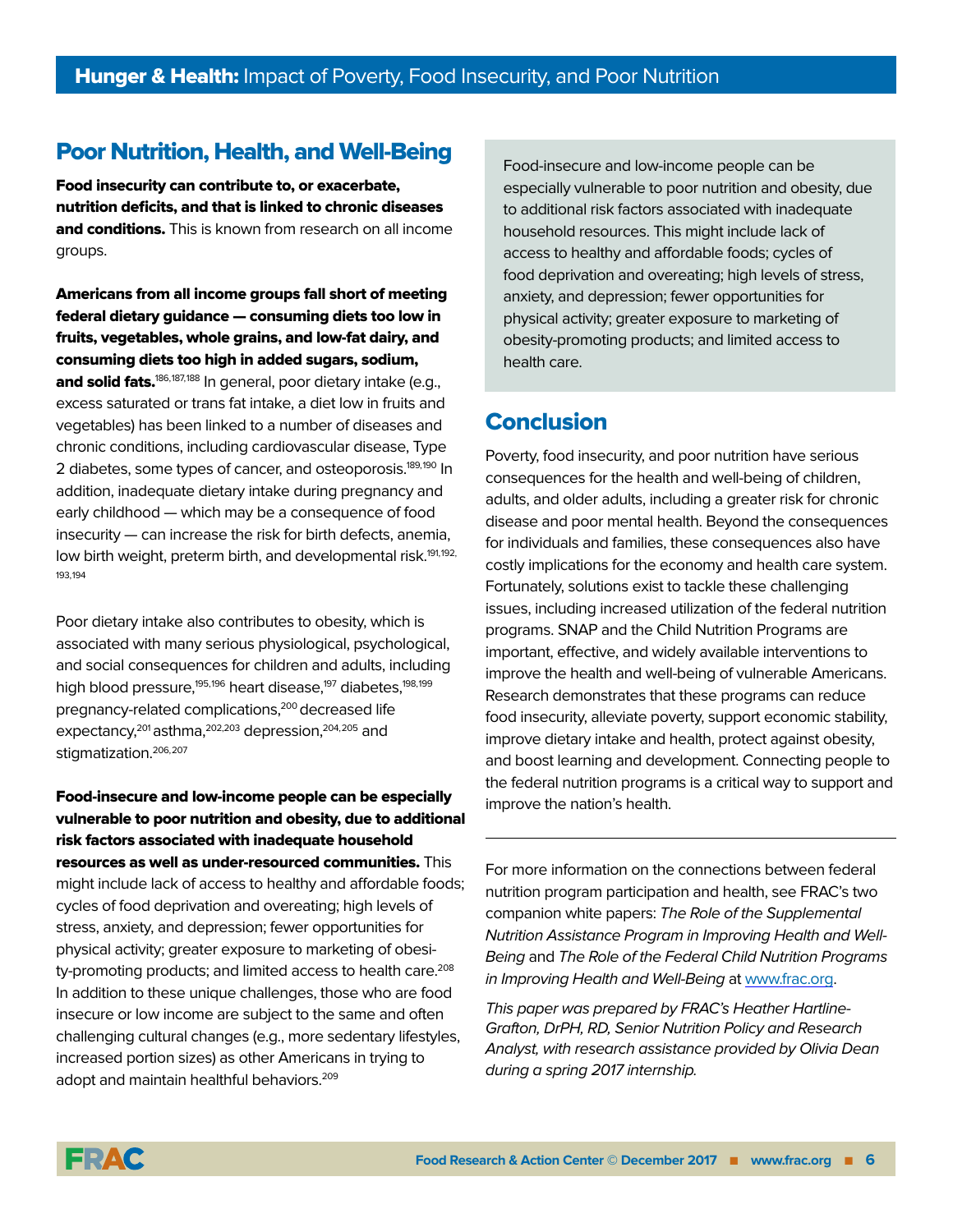# **Endnotes**

- <sup>1</sup> Heiman, H. J., & Artiga, S. (2015). Beyond Health Care: The Role of Social Determinants in Promoting Health and Health Equity. Available at: [https://www.kff.org/disparities-policy/issue-brief/beyond](https://www.kff.org/disparities-policy/issue-brief/beyond-health-care-the-role-of-social-determinants-in-promoting-health-and-health-equity/)[health-care-the-role-of-social-determinants-in-promoting-health-and](https://www.kff.org/disparities-policy/issue-brief/beyond-health-care-the-role-of-social-determinants-in-promoting-health-and-health-equity/)[health-equity/.](https://www.kff.org/disparities-policy/issue-brief/beyond-health-care-the-role-of-social-determinants-in-promoting-health-and-health-equity/) Accessed on December 6, 2017.
- <sup>2</sup> Healthy People 2020. (2017). Social Determinants of Health. Available at: [https://www.healthypeople.gov/2020/topics-objectives/](https://www.healthypeople.gov/2020/topics-objectives/topic/social-determinants-of-health) [topic/social-](https://www.healthypeople.gov/2020/topics-objectives/topic/social-determinants-of-health)determinants-of-health. Accessed on September 20, 2017.
- King, C. (2016). Food insecurity and housing instability in vulnerable families. Review of Economics of the Household, published online ahead of print.
- <sup>4</sup> Liu, Y., Njai, R. S., Greenlund, K. J., Chapman, D. P., & Croft, J. B. (2014). Relationships between housing and food insecurity, frequent mental distress, and insufficient sleep among adults in 12 US states, 2009. Preventing Chronic Disease, 11, 130334.
- <sup>5</sup> Braveman, P., Dekker, M., Egerter, S., Sadegh-Nobari, T., & Pollack, C. (2011). Housing and Health. Prepared for the Robert Wood Johnson Foundation.
- <sup>6</sup> Stahre, M., VanEenwyk, J., Siegel, P., & Njai, R. (2015). Housing insecurity and the association with health outcomes and unhealthy behaviors, Washington State, 2011. Preventing Chronic Disease, 12, 140511.
- Semega, J. L., Fontenot, K. R., & Kollar, M. A. (2017). Income and Poverty in the United States: 2016. U.S. Census Bureau, Current Population Reports, P60–259. Washington, DC: U.S. Government Printing Office.
- Semega, J. L., Fontenot, K. R., & Kollar, M. A. (2017). Income and Poverty in the United States: 2016. U.S. Census Bureau, Current Population Reports, P60–259. Washington, DC: U.S. Government Printing Office.
- <sup>9</sup> Rank, M. R., & Hirschl, T. A. (2015). The likelihood of experiencing relative poverty over the life course. PLOS ONE, 10(7), e0133513.
- <sup>10</sup> Woolf, S. H., Aron, L., Dubay, L., Simon, S. M., Zimmerman, E., & Luk, K. X. (2015). How are Income and Wealth Linked to Health and Longevity? Washington, DC: The Urban Institute; Richmond, VA: Virginia Commonwealth University, Center on Society and Health.
- <sup>11</sup> Barnett, J. C., & Berchick, E. R. (2017). Health Insurance Coverage in the United States: 2016. U.S. Census Bureau, Current Population Reports, P60–260. Washington, DC: U.S. Government Printing Office.
- <sup>12</sup> National Center for Health Statistics. (2017). Health, United States, 2016: With Chartbook on Long-term Trends in Health. Hyattsville, MD: U.S. Department of Health and Human Services, Centers for Disease Control and Prevention, National Center for Health Statistics.
- <sup>13</sup> Martinez, M. E., & Ward, B. W. (2016). Health care access and utilization among adults aged 18–64, by poverty level: United States, 2013–2015. NCHS Data Brief, 262, 1–8.
- <sup>14</sup> Bell, J., Mora, G., Hagan, E., Rubin, V., & Karpyn, A. (2013). Access to Healthy Food and Why It Matters: A Review of the Research. Available at: [http://www.policylink.org/find-resources/library/access](http://www.policylink.org/find-resources/library/access-to-healthy-food-and-why-it-matters)to-healthy-food-and-why-it-matters. Accessed on September 20, 2017.
- <sup>15</sup> Mowen, A. J. (2010). Parks, Playgrounds, and Active Living. San Diego, CA: Active Living Research, San Diego State University.
- <sup>16</sup> Evans, G. W., & Kantrowitz, E. (2002). Socioeconomic status and health: the potential role of environmental risk exposure. Annual Review of Public Health, 23, 303–331.
- <sup>17</sup> Collins, M. B., Munoz, I., & JaJa, J. (2016). Linking 'toxic outliers' to environmental justice communities. Environmental Research Letters, 11(1).
- <sup>18</sup> Morrissey, T. W., Oellerich, D., Meade, E., Simms, J., & Stock, A. (2016). Neighborhood poverty and children's food insecurity. Child and Youth Services Review, 66, 85–93.
- <sup>19</sup> Coleman-Jensen, A., Rabbitt, M. P., Gregory, C. A., & Singh, A. (2017). Household food security in the United States in 2016. Economic Research Report, 237. Washington, DC: U.S. Department of Agriculture, Economic Research Service.
- <sup>20</sup> Lee, H., Andrew, M., Gebremariam, A., Lumeng, J. C., & Lee, J. M. (2014). Longitudinal associations between poverty and obesity from birth through adolescence. American Journal of Public Health, 104(5), e70–e76
- <sup>21</sup> Datar, A., & Chung, P. J. (2015). Changes in socioeconomic, racial/ ethnic, and sex disparities in childhood obesity at school entry in the United States. JAMA Pediatrics, 169(7), 696–697.
- <sup>22</sup> Singh, G. K., Siahpush, M., & Kogan, M. D. (2010). Disparities in children's exposure to environmental tobacco smoke in the United States, 2007. Pediatrics, 126(1), 4–13.
- <sup>23</sup> Ali, M. K., Bullard, K. M., Beckles, G. L., Stevens, M. R., Barker, L., Narayan, K. M., & Imperatore, G. (2011). Household income and cardiovascular disease risks in U.S. children and young adults: analyses from NHANES 1999–2008. Diabetes Care, 34(9), 1998– 2004.
- <sup>24</sup> Ekono, M., Jiang, Y., & Smith, S. (2016). Young Children in Deep Poverty. New York, NY: National Center for Children in Poverty, Mailman School of Public Health, Columbia University.
- <sup>25</sup> da Fonseca, M. A. (2012). The effects of poverty on children's development and oral health. Pediatric Dentistry, 34(1), 32–38.
- <sup>26</sup> Pascoe, J. M., Wood, D. L., Duffee, J. H., & Kuo, A. (2016). Mediators and adverse effects of child poverty in the United States. Pediatrics, 137(4), 20160340.
- <sup>27</sup> National Center for Health Statistics. (2017). Health, United States, 2016: With Chartbook on Long-term Trends in Health. Hyattsville, MD: U.S. Department of Health and Human Services, Centers for Disease Control and Prevention, National Center for Health Statistics.
- <sup>28</sup> Ekono, M., Jiang, Y., & Smith, S. (2016). Young Children in Deep Poverty. New York, NY: National Center for Children in Poverty, Mailman School of Public Health, Columbia University.
- <sup>29</sup> National Academies of Sciences, Engineering, and Medicine. (2015). Mental Disorders and Disabilities Among Low-Income Children. Washington, DC: The National Academies Press.
- <sup>30</sup> Hair, N. L., Hanson, J. L., Wolfe, B. L., & Pollak, S. D. (2015). Association of child poverty, brain development, and academic achievement. JAMA Pediatrics, 169(9), 822–829.

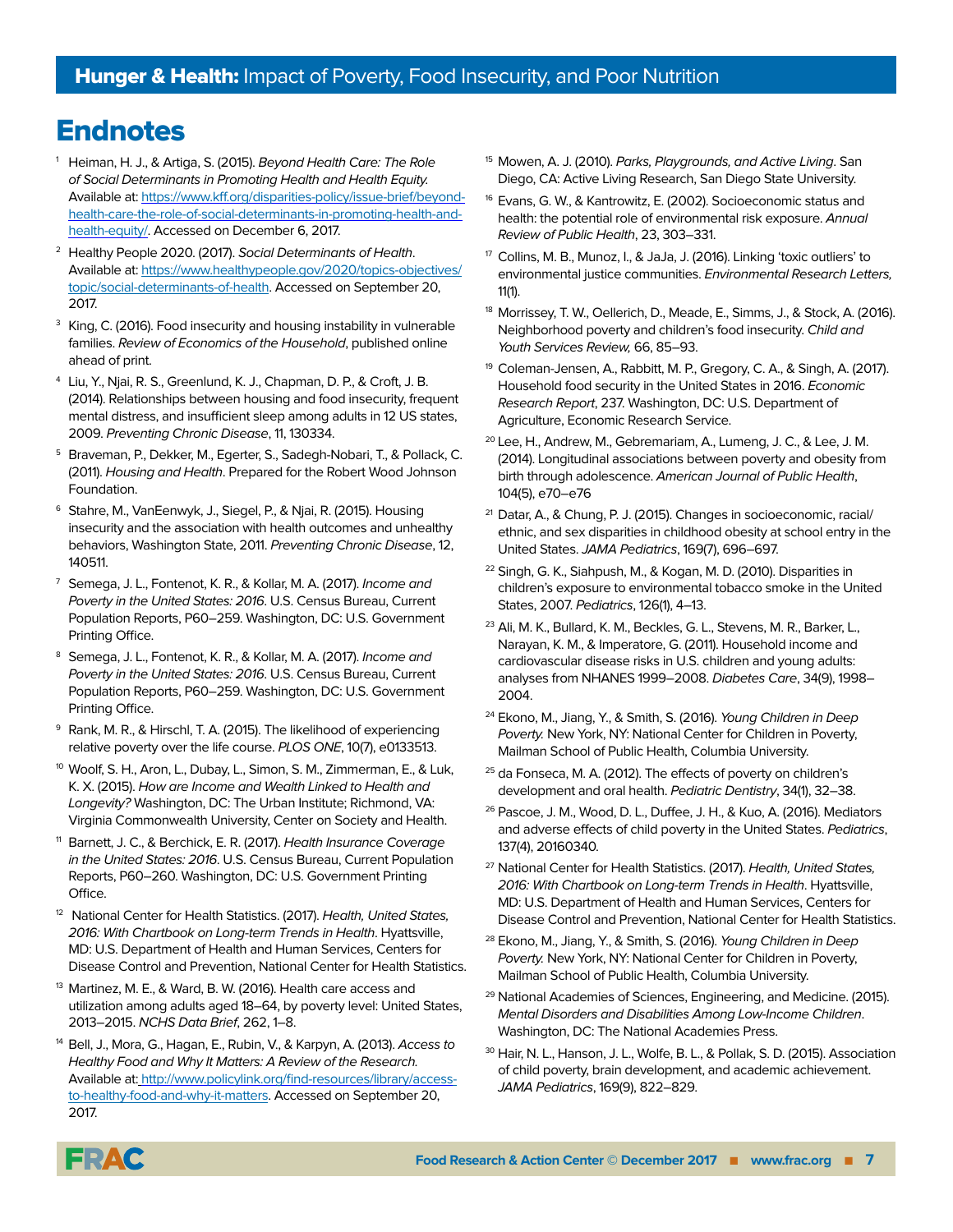- <sup>31</sup> Reardon, S. F. (2011). The widening academic achievement gap between the rich and the poor: New evidence and possible explanations. In R. Murnane & G. Duncan (Eds.), Whither Opportunity? Rising Inequality and the Uncertain Life Chances of Low-Income Children. New York, NY: Russell Sage Foundation Press.
- <sup>32</sup> Perou, R., Bitsko, R. H., Blumberg, S. J., Pastor, P., Ghandour, R. M., Gfroerer, J. C., Hedden, S. L., Crosby, A. E., Visser, S. N., Schieve, L. A., Parks, S. E., Hall, J. E., Brody, D., Simile, C. M., Thompson, W. W., Baio, J., Avenevoli, S., Kogan, M. D., & Huang, L. N. (2013). Mental health surveillance among children – United States, 2005–2011. Morbidity and Mortality Weekly Report, 62(Supplement 2), 1–35.
- 33 Consumer Federation of America. (2013). Child Poverty, Unintentional Injuries and Foodborne Illness: Are Low-Income Children at Greater Risk? Washington, DC: Consumer Federation of America.
- 34 Ali, M. K., Bullard, K. M., Beckles, G. L., Stevens, M. R., Barker, L., Narayan, K. M., & Imperatore, G. (2011). Household income and cardiovascular disease risks in U.S. children and young adults: analyses from NHANES 1999–2008. Diabetes Care, 34(9), 1998– 2004.
- 35 Hanson, D., & Chen, E. (2007). Socioeconomic status and health behaviors in adolescence: a review of the literature. Journal of Behavioral Medicine, 30(3), 263–285.
- <sup>36</sup> Non, A. L., Roman, J. C., Gross, C. L., Gilman, S. E., Loucks, E. B., Buka, S. L., & Kubzansky, L. D. (2016). Early childhood social disadvantage is associated with poor health behaviours in adulthood. Annals of Human Biology, 43(2), 144–53.
- <sup>37</sup> Braveman, P., & Barclay, C. (2009). Health disparities beginning in childhood: a life-course perspective. Pediatrics, 125, S163–S175.
- 38 Cohen, S., Janicki-Deverts, D., Chen, E., & Matthews, K. A. (2010). Childhood socioeconomic status and adult health. Annals of the New York Academy of Sciences, 1186, 37–55.
- <sup>39</sup> Wagmiller, R. L. Jr., & Adelman, R. M. (2009). Childhood and Intergenerational Poverty: The Long-Term Consequences of Growing Up Poor. New York, NY: National Center for Children in Poverty, Mailman School of Public Health, Columbia University.
- <sup>40</sup> Holzer, H. J., Schanzenbach, D. W., Duncan, G. J., & Ludwig, J. (2008). The economic costs of childhood poverty in the United States. Journal of Children and Poverty, 14(1), 41–61.
- 41 Ratcliffe, C. (2015). Child Poverty and Adult Success. Washington, DC: Urban Institute.
- 42 Council on Community Pediatrics, American Academy of Pediatrics. (2016). Poverty and child health in the United States. Pediatrics, 137(4), e20160339
- 43 American Academy of Pediatrics. (2014). Adverse Childhood Experiences and the Lifelong Consequences of Trauma. Available at: [https://www.aap.org/en-us/Documents/ttb\\_aces\\_consequences.](https://www.aap.org/en-us/Documents/ttb_aces_consequences.pdf) [pdf.](https://www.aap.org/en-us/Documents/ttb_aces_consequences.pdf) Accessed on September 20, 2017.
- 44 Shonkoff, J. P., & Garner, A. S. (2012). The lifelong effects of early childhood adversity and toxic stress. Pediatrics, 129(1), e232–e246.
- 45 Shonkoff, J. P., & Garner, A. S. (2012). The lifelong effects of early childhood adversity and toxic stress. Pediatrics, 129(1), e232–e246.
- <sup>46</sup> American Academy of Pediatrics. (2014). Adverse Childhood Experiences and the Lifelong Consequences of Trauma. Available at: [https://www.aap.org/en-us/Documents/ttb\\_aces\\_consequences.](https://www.aap.org/en-us/Documents/ttb_aces_consequences.pdf) [pdf.](https://www.aap.org/en-us/Documents/ttb_aces_consequences.pdf) Accessed on September 20, 2017.
- <sup>47</sup> Child Trends. (2013). Adverse Experiences: Indicators of Child and Youth Well-Being. Bethesda, MD: Child Trends.
- 48 Middlebrooks, J. S., & Audage, N. C. (2008). The Effects of Childhood Stress on Health Across the Lifespan. Atlanta, GA: Centers for Disease Control and Prevention, National Center for Injury Prevention and Control.
- 49 Center for Youth Wellness. (2014). A Hidden Crisis: Findings on Adverse Childhood Experiences in California. San Francisco, CA: Center for Youth Wellness.
- <sup>50</sup> Sun, J., Knowles, M., Patel, F., Frank, D., Heeren, T., & Chilton, M. (2016). Childhood adversity and adult reports of food insecurity among households with children. American Journal of Preventive Medicine, 50(5), 561–572.
- <sup>51</sup> Beckles, G. L., & Chou, C. (2016). Disparities in the prevalence of diagnosed diabetes — United States, 1999–2002 and 2011–2014. Morbidity and Mortality Weekly Report, 65, 1265–1269.
- <sup>52</sup> Franks, P., Winters, P. C., Tancredi, D. J., & Fiscella, K. A. (2011). Do changes in traditional coronary heart disease risk factors over time explain the association between socio-economic status and coronary heart disease? BMC Cardiovascular Disorders, 11, 28.
- 53 National Center for Health Statistics. (2017). Health, United States, 2016: With Chartbook on Long-term Trends in Health. Hyattsville, MD: U.S. Department of Health and Human Services, Centers for Disease Control and Prevention, National Center for Health Statistics.
- <sup>54</sup> Ogden, C. L., Lamb, M. M., Carroll, M. D., & Flegal, K. M. (2010). Obesity and socioeconomic status in adults: United States, 2005– 2008. NCHS Data Brief, 50, 1–8.
- <sup>55</sup> Pratt, L. A., & Brody, D. J. (2014). Depression in the U.S. household population, 2009–2012. NCHS Data Brief, 172, 1–8.
- <sup>56</sup> Courtney-Long, E. A., Carroll, D. D., Zhang, Q. C., Stevens, A. C., Griffin-Blake, S., Armour, B. S., & Campbell, V. A. (2015). Prevalence of disability and disability type among adults - United States, 2013. Morbidity and Mortality Weekly Report, 64(29), 777–783.
- <sup>57</sup> Centers for Disease Control and Prevention. (2013). CDC health disparities and inequalities report — United States, 2013. Morbidity and Mortality Weekly Report, 62(Supplement 3), 1–187.
- <sup>58</sup> Signorello, L. B., Cohen, S. S., Williams, D. R., Munro, H. M., Hargreaves, M. K., & Blot, W. J. (2014). Socioeconomic status, race, and mortality: a prospective cohort study. American Journal of Public Health, 104(12), e98–e107.
- <sup>59</sup> American Heart Association Statistics Committee and Stroke Statistics Subcommittee. (2015). Heart disease and stroke statistics — 2017 update: a report from the American Heart Association. Circulation, 135(10), e146–e603.
- <sup>60</sup> Bailey, R. L., Akabas, S. R., Paxson, E. E., Thuppal, S. V., Saklani, S., & Tucker, K. L. (2017). Total usual intake of shortfall nutrients varies with poverty among US adults. Journal of Nutrition Education and Behavior, 49(8), 639–646.

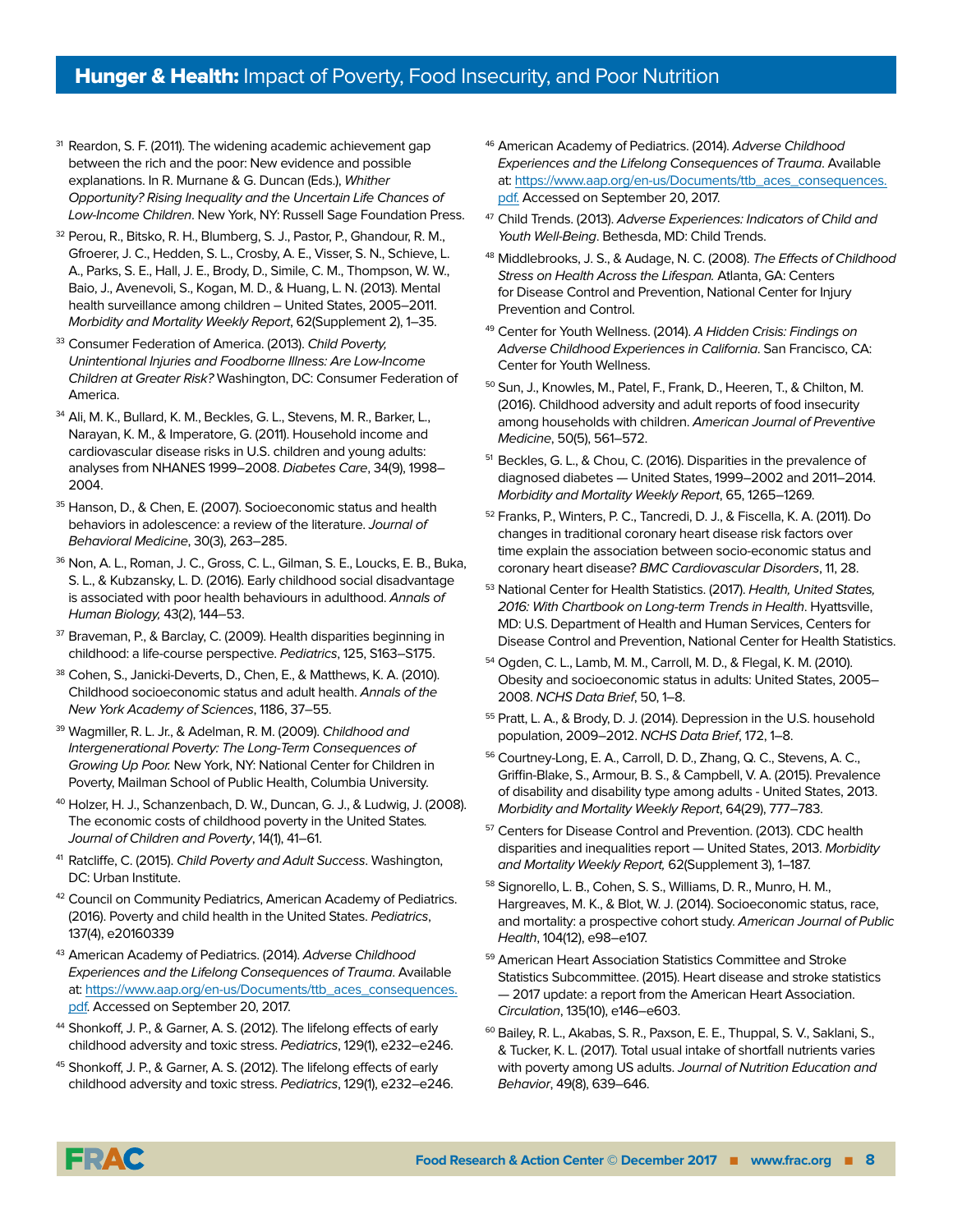- <sup>61</sup> Black, M. M., Quigg, A. M., Cook, J., Casey, P. H., Cutts, D. B., Chilton, M., Meyers, A., Ettinger de Cuba, S., Heeren, T., Coleman, S., Rose-Jacobs, R., & Frank, D. A. (2012). WIC participation and attenuation of stress-related child health risks of household food insecurity and caregiver depressive symptoms. Archives of Pediatrics and Adolescent Medicine, 166(5), 444–451.
- <sup>62</sup> Moore, C. J., & Cunningham, S. A. (2012). Social position, psychological stress, and obesity: a systematic review. Journal of the Academy of Nutrition and Dietetics, 112(4), 518–526.
- 63 Barnett, J. C., & Berchick, E. R. (2017). Health Insurance Coverage in the United States: 2016. U.S. Census Bureau, Current Population Reports, P60–260. Washington, DC: U.S. Government Printing Office.
- <sup>64</sup> Martinez, M. E., & Ward, B. W. (2016). Health care access and utilization among adults aged 18–64, by poverty level: United States, 2013–2015. NCHS Data Brief, 262, 1–8.
- <sup>65</sup> Singh, G. K., & Siahpush, M. (2006). Widening socioeconomic inequalities in US life expectancy, 1980–2000. International Journal of Epidemiology, 35(4), 969–979
- <sup>66</sup> Muennig, P., Fiscella, K., Tancredi, D., & Franks, P. (2010). The relative health burden of selected social and behavioral risk factors in the United States: implications for policy. American Journal of Public Health, 100(9), 1758–1764
- <sup>67</sup> National Academies of Sciences, Engineering, and Medicine. (2015). The Growing Gap in Life Expectancy by Income: Implications for Federal Programs and Policy Responses. Washington, DC: The National Academies Press.
- <sup>68</sup> Berkowitz, S. A., Seligman, H. K., & Choudhry, N. K. (2015). Treat or eat: food insecurity, cost-related medication underuse, and unmet needs. American Journal of Medicine, 127(4), 303–310.
- <sup>69</sup> Coleman-Jensen, A., Rabbitt, M. P., Gregory, C. A., & Singh, A. (2017). Household food security in the United States in 2016. Economic Research Report, 237. Washington, DC: U.S. Department of Agriculture, Economic Research Service.
- <sup>70</sup> Cook, J. T., Black, M., Chilton, M., Cutts, D., Ettinger de Cuba, S., Heeren, T. C., Rose-Jacobs, R., Sandel, M., Casey, P. H., Coleman, S., Weiss, I., & Frank, D. A. (2013). Are food insecurity's health impacts underestimated in the U.S. population? Marginal food security also predicts adverse health outcomes in young U.S. children and mothers. Advances in Nutrition, 4(1), 51–61.
- $71$  Lee, J. S., Gundersen, C., Cook, J., Laraia, B., & Johnson, M. A. (2012). Food insecurity and health across the lifespan. Advances in Nutrition, 3(5), 744–745.
- <sup>72</sup> Gregory, C. A., & Coleman-Jensen, A. (2017). Food insecurity, chronic disease, and health among working-age adults. Economic Research Report, 235. Washington, DC: U.S. Department of Agriculture, Economic Research Service.
- $73$  Nord, M., & Parker, L. (2010). How adequately are food needs of children in low-income households being met? Children and Youth Services Review, 32(9), 1175–1185.
- <sup>74</sup> Gundersen, C., & Ziliak, J. P. (2015). Food insecurity and health outcomes. Health Affairs, 34(11), 1830–1839.
- <sup>75</sup> American Academy of Pediatrics. (2015). Promoting food security for all children. Pediatrics, 136(5), e1431–e1438.
- <sup>76</sup> Shankar, P., Chung, R., & Frank, D. A. (2017). Association of food insecurity with children's behavioral, emotional, and academic outcomes: a systematic review. Journal of Developmental and Behavioral Pediatrics, 38(2), 135–150.
- $\frac{7}{7}$  American Academy of Pediatrics. (2015). Promoting food security for all children. Pediatrics, 136(5), e1431–e1438.
- <sup>78</sup> Gregory, C. A., & Coleman-Jensen, A. (2017). Food insecurity, chronic disease, and health among working-age adults. Economic Research Report, 235. Washington, DC: U.S. Department of Agriculture, Economic Research Service.
- <sup>79</sup> Mangini, L. D., Hayward, M. D., Dong, Y. Q., & Forman, M. R. (2015). Household food insecurity is associated with childhood asthma. Journal of Nutrition, 145(12), 2756–2764.
- 80 Gregory, C. A., & Coleman-Jensen, A. (2017). Food insecurity, chronic disease, and health among working-age adults. Economic Research Report, 235. Washington, DC: U.S. Department of Agriculture, Economic Research Service.
- 81 Ziliak, J. P., & Gundersen, C. (2014). The Health Consequences of Senior Hunger in the United States: Evidence from the 1999–2010 NHANES. Prepared for the National Foundation to End Senior Hunger.
- 82 Kimbro, R. T., & Denney, J. T. (2015). Transitions into food insecurity associated with behavioral problems and worse overall health among children. Health Affairs, 34(11), 1949-1955.
- 83 Johnson, A. D., & Markowitz, A. J. (2017). Associations between household food insecurity in early childhood and children's kindergarten skills. Child Development, published online ahead of print.
- 84 Poole-Di Salvo, E., Silver, E. J., & Stein, R. E. (2016). Household food insecurity and mental health problems among adolescents: what do parents report? Academic Pediatrics, 16(1), 90–96.
- 85 Gregory, C. A., & Coleman-Jensen, A. (2017). Food insecurity, chronic disease, and health among working-age adults. Economic Research Report, 235. Washington, DC: U.S. Department of Agriculture, Economic Research Service.
- 86 Ziliak, J. P., & Gundersen, C. (2014). The Health Consequences of Senior Hunger in the United States: Evidence from the 1999–2010 NHANES. Prepared for the National Foundation to End Senior Hunger.
- 87 Carmichael, S. L., Yang, W., Herring, A., Abrams, B., & Shaw, G. M. (2007). Maternal food insecurity is associated with increased risk of certain birth defects. Journal of Nutrition, 137(9), 2087–2092.
- 88 Gregory, C. A., & Coleman-Jensen, A. (2017). Food insecurity, chronic disease, and health among working-age adults. Economic Research Report, 235. Washington, DC: U.S. Department of Agriculture, Economic Research Service.
- <sup>89</sup> Ziliak, J. P., & Gundersen, C. (2014). The Health Consequences of Senior Hunger in the United States: Evidence from the 1999–2010 NHANES. Prepared for the National Foundation to End Senior Hunger.
- 90 Rose-Jacobs, R., Black, M. M., Casey, P. H., Cook, J. T., Cutts, D. B., Chilton, M., Heeren, T., Levenson, S. M., Meyers, A. F., & Frank, D. A. (2008). Household food insecurity: associations with at-risk infant and toddler development. Pediatrics, 121(1), 65–72.

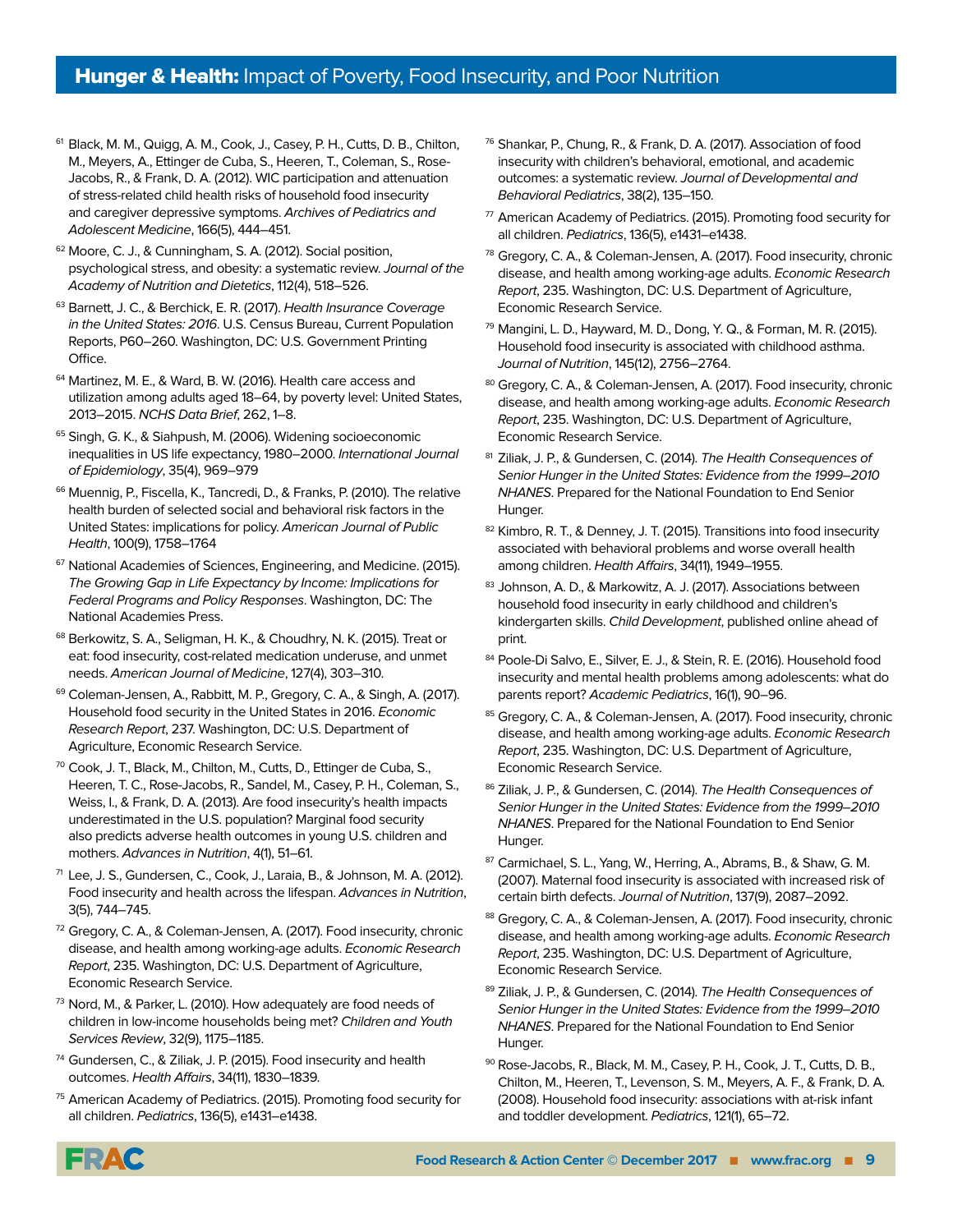- Crews, D. C., Kuczmarski, M. F., Grubbs, V., Hedgeman, E., Shahinian, V. B., Evans, M. K., Zonderman, A. B., Burrows, N. R., Williams, D. E., Saran, R., Powe, N. R.; Centers for Disease Control and Prevention Chronic Kidney Disease Surveillance Team. (2014). Effect of food insecurity on chronic kidney disease in lower-income Americans. American Journal of Nephrology, 39, 27–35.
- 92 Ziliak, J. P., & Gundersen, C. (2014). The Health Consequences of Senior Hunger in the United States: Evidence from the 1999–2010 NHANES. Prepared for the National Foundation to End Senior Hunger.
- 93 Metallinos-Katsaras, E., Colchamiro, R., Edelstein, S., & Siu, E. (2016). Household food security status is associated with anemia risk at age 18 months among low-income infants in Massachusetts. Journal of the Academy of Nutrition and Dietetics, 116(11), 1760–1766.
- 94 Eicher-Miller, H. A., Mason, A. C., Weaver, C. M., McCabe, G. P., & Boushey, C. J. (2009). Food insecurity is associated with iron deficiency anemia in US adolescents. American Journal of Clinical Nutrition, 90(5), 1358–1371.
- <sup>95</sup> Gregory, C. A., & Coleman-Jensen, A. (2017). Food insecurity, chronic disease, and health among working-age adults. Economic Research Report, 235. Washington, DC: U.S. Department of Agriculture, Economic Research Service.
- <sup>96</sup> Ziliak, J. P., & Gundersen, C. (2014). The Health Consequences of Senior Hunger in the United States: Evidence from the 1999–2010 NHANES. Prepared for the National Foundation to End Senior Hunger.
- 97 Fram, M. S., Ritchie, L. D., Rosen, N., & Frongillo, E. A. (2015). Child experience of food insecurity is associated with child diet and physical activity. Journal of Nutrition, 145(3), 499–504.
- 98 Kim, J. E., & Tsoh, J. Y. (2016). Cigarette smoking among socioeconomically disadvantaged young adults in association with food insecurity and other factors. Preventing Chronic Disease, 13, 150458.
- 99 Ziliak, J. P., & Gundersen, C. (2014). The Health Consequences of Senior Hunger in the United States: Evidence from the 1999–2010 NHANES. Prepared for the National Foundation to End Senior Hunger.
- <sup>100</sup> Borders, A. E., Grobman, W. A., Amsden, L. B., & Holl, J. L. (2007). Chronic stress and low birth weight neonates in a low-income population of women. Obstetrics and Gynecology, 109(2 Part 1), 331–338.
- 101 Hromi-Fiedler, A., Bermúdez-Millán, A., Chapman, D., Segura-Pérez, S., Damio, G., Melgar-Quiñonez, H., & Pérez-Escamilla, R. (2008). Household food security status before pregnancy as a risk factor for delivering a low birthweight infant [abstract]. The FASEB Journal, 22, 36.1.
- <sup>102</sup> Gregory, C. A., & Coleman-Jensen, A. (2017). Food insecurity, chronic disease, and health among working-age adults. Economic Research Report, 235. Washington, DC: U.S. Department of Agriculture, Economic Research Service.
- <sup>103</sup> Ziliak, J. P., & Gundersen, C. (2014). The Health Consequences of Senior Hunger in the United States: Evidence from the 1999–2010 NHANES. Prepared for the National Foundation to End Senior Hunger.
- <sup>104</sup> Eicher-Miller, H. A., Mason, A. C., Weaver, C. M., McCabe, G. P., & Boushey, C. J. (2011). Food insecurity is associated with diet and bone mass disparities in early adolescent males but not females in the United States. Journal of Nutrition, 141(9), 1738–1745.
- 105 Leung, C. W., Epel, E. S., Willett, W. C., Rimm, E. B., & Laraia, B. A. (2015). Household food insecurity is positively associated with depression among low-income Supplemental Nutrition Assistance Program participants and income-eligible nonparticipants. Journal of Nutrition, 145(3), 622–627.
- 106 Munger, A. L., Hofferth, S. L., & Grutzmacher, S. K. (2016). The role of the Supplemental Nutrition Assistance Program in the relationship between food insecurity and probability of maternal depression. Journal of Hunger and Environmental Nutrition, 11(2), 147–161.
- 107 Ziliak, J. P., & Gundersen, C. (2014). The Health Consequences of Senior Hunger in the United States: Evidence from the 1999–2010 NHANES. Prepared for the National Foundation to End Senior Hunger.
- <sup>108</sup> Ryu, J. H., & Bartfeld, J. S. (2012). Household food insecurity during childhood and subsequent health status: the early childhood longitudinal study — kindergarten cohort. American Journal of Public Health, 102(11), e50‐e55.
- <sup>109</sup> Kimbro, R. T., & Denney, J. T. (2015). Transitions into food insecurity associated with behavioral problems and worse overall health among children. Health Affairs, 34(11), 1949-1955.
- <sup>110</sup> Seligman, H. K., Bindman, A. B., Vittinghoff, E., Kanaya, A. M., & Kushel, M. B. (2007). Food insecurity is associated with diabetes mellitus: Results from the National Health Examination and Nutrition Examination Survey (NHANES) 1999–2002. Journal of General Internal Medicine, 22(7), 1018–1023.
- <sup>111</sup> Fitzgerald, N., Hromi-Fiedler, A., Segura-Pérez, S., & Pérez-Escamilla, R. (2011). Food insecurity is related to increased risk of type 2 diabetes among Latinas. Ethnicity and Disease, 21(3), 328-334.
- 112 Frith, E., & Loprinzi, P. D. (2017). Food insecurity and cognitive function in older adults: brief report. Clinical Nutrition, published online ahead of print.
- 113 Casey, P. H., Szeto, K. L., Robbins, J. M., Stuff, J. E., Connell, C., Gossett, J. M., & Simpson, P. M. (2005). Child health-related quality of life and household food security. Archives of Pediatrics and Adolescent Medicine, 159(1), 51–56.
- 114 Pruitt, S. L., Leonard, T., Xuan, L., Amory, R., Higashi, R. T., Nguyen, O. K., Pezzia, C., & Swales, S. (2016). Who is food insecure? Implications for targeted recruitment and outreach, National Health and Nutrition Examination Survey, 2005–2010. Preventing Chronic Disease, 13, e143.
- 115 Ziliak, J. P., & Gundersen, C. (2014). The Health Consequences of Senior Hunger in the United States: Evidence from the 1999–2010 NHANES. Prepared for the National Foundation to End Senior Hunger.
- 116 Casey, P. H., Szeto, K. L., Robbins, J. M., Stuff, J. E., Connell, C., Gossett, J. M., & Simpson, P. M. (2005). Child health-related quality of life and household food security. Archives of Pediatrics and Adolescent Medicine, 159(1), 51–56.

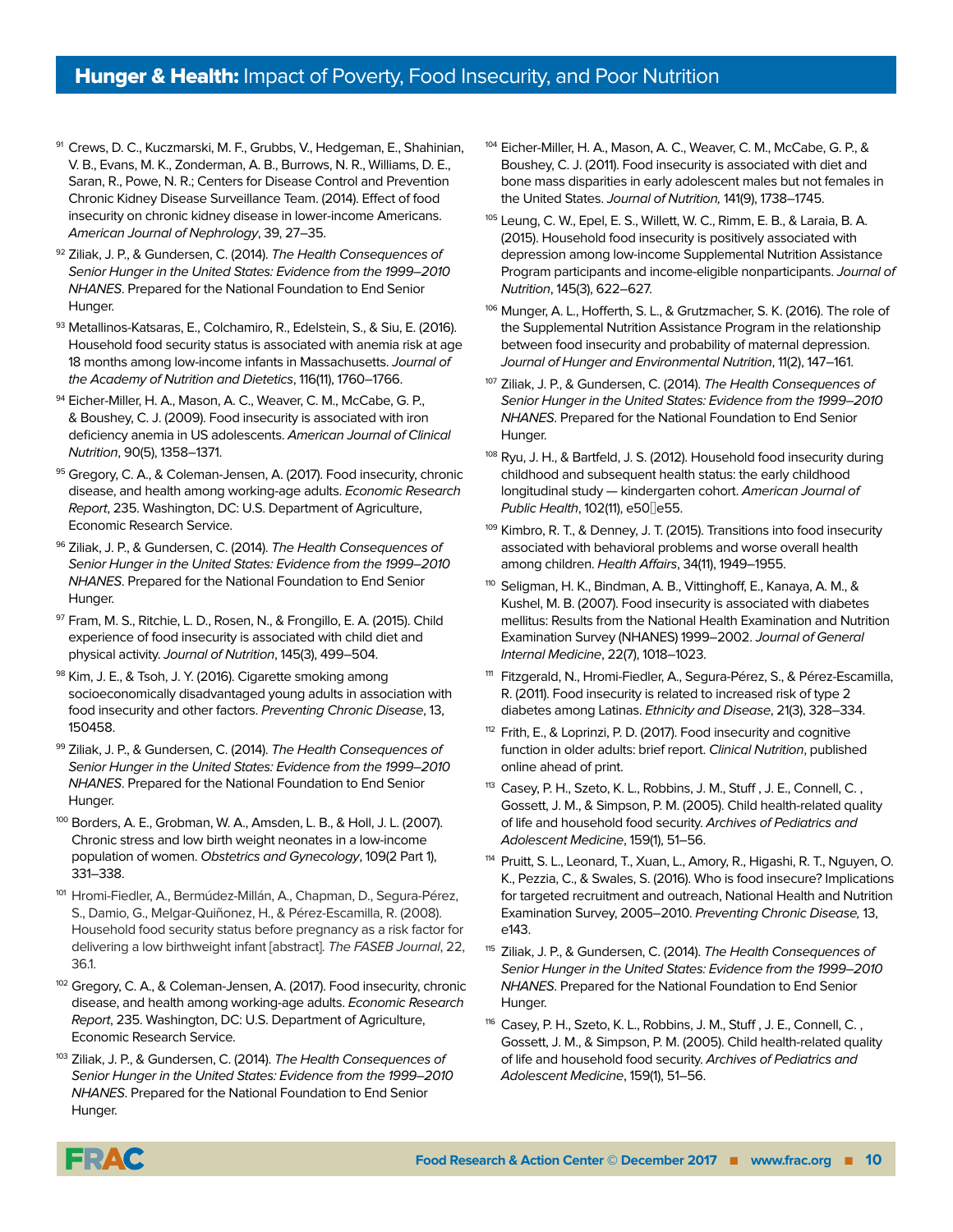- Gregory, C. A., & Coleman-Jensen, A. (2017). Food insecurity, chronic disease, and health among working-age adults. Economic Research Report, 235. Washington, DC: U.S. Department of Agriculture, Economic Research Service.
- <sup>118</sup> Ahn, S., Smith, M. L., Hendricks, M., & Ory, M. G. (2014). Associations of food insecurity with body mass index among baby boomers and older adults. Food Security, 6(3), 423–433.
- <sup>119</sup> Poole-Di Salvo, E., Silver, E. J., & Stein, R. E. (2016). Household food insecurity and mental health problems among adolescents: what do parents report? Academic Pediatrics, 16(1), 90–96.
- <sup>120</sup> McLaughlin, K. A., Green, J. G., Alegría, M., Jane Costello, E., Gruber, M. J., Sampson, N. A., & Kessler, R. C. (2012). Food insecurity and mental disorders in a national sample of U.S. adolescents. Journal of the American Academy of Child and Adolescent Psychiatry, 51(12), 1293–1303.
- <sup>121</sup> McIntyre, L., Williams, J. V., Lavorato, D. H., & Patten, S. (2013). Depression and suicide ideation in late adolescence and early adulthood are an outcome of child hunger. Journal of Affective Disorders, 150(1), 123–129.
- <sup>122</sup> Ford, E. S. (2013). Food security and cardiovascular disease risk among adults in the United States: findings from the National Health and Nutrition Examination Survey, 2003–2008. Preventing Chronic Disease, 10, e202.
- <sup>123</sup> Gowda, C., Hadley, C., & Aiello, A. E. (2012). The association between food insecurity and inflammation in the US adult population. American Journal of Public Health, 102(8), 1579–1586.
- <sup>124</sup> Lyles, C. R., Schafer, A. L., & Seligman, H. K. (2014). Income, food insecurity, and osteoporosis among older adults in the 2007–2008 National Health and Nutrition Examination Survey (NHANES). Journal of Health Care for the Poor and Underserved, 25(4), 1530– 1541.
- <sup>125</sup> Alaimo, K., Olson, C. M., Frongillo, E. A. Jr., & Briefel, R. R. (2001). Food insufficiency, family income, and health in U.S. preschool and school-aged children. American Journal of Public Health, 91(5), 781–786.
- <sup>126</sup> Seligman, H. K., Laraia, B. A., & Kushel, M. B. (2010). Food insecurity is associated with chronic disease among low-income NHANES participants. Journal of Nutrition, 140, 304–310.
- 127 Shin, J. I., Bautista, L. E., Walsh, M. C., Malecki, K. C., & Nieto, F. J. (2015). Food insecurity and dyslipidemia in a representative population-based sample in the US. Preventive Medicine, 77, 186– 190.
- 128 Redmond, M. L., Dong, F., Goetz, J., Jacobson, L. T., & Collins, T. C. (2016). Food insecurity and peripheral arterial disease in older adult populations. Journal of Nutrition, Health, and Aging, 20(10), 989– 995.
- <sup>129</sup> Fram, M. S., Ritchie, L. D., Rosen, N., & Frongillo, E. A. (2015). Child experience of food insecurity is associated with child diet and physical activity. Journal of Nutrition, 145(3), 499–504.
- <sup>130</sup> Irving, S. M., Njai, R. S., & Siegel, P. Z. (2014). Food insecurity and self-reported hypertension among Hispanic, Black, and White adults in 12 states, Behavioral Risk Factor Surveillance System, 2009. Preventing Chronic Disease, 11(E161), 1–6.
- <sup>131</sup> Ziliak, J. P., & Gundersen, C. (2014). The Health Consequences of Senior Hunger in the United States: Evidence from the 1999–2010 NHANES. Prepared for the National Foundation to End Senior Hunger.
- 132 Jyoti, D. F., Frongillo, E. A., & Jones, S. J. (2005). Food insecurity affects school children's academic performance, weight gain, and social skills. Journal of Nutrition, 135, 2831–2839.
- 133 Shanafelt, A., Hearst, M. O., Wang, Q., & Nanney, M. S. (2016). Food insecurity and rural adolescent personal health, home, and academic environments. Journal of School Health, 86(6), 472–480.
- <sup>134</sup> Nelson, B. B., Dudovitz, R. N., Coker, T. R., Barnert, E. S., Biely, C., Li, N., Szilagyi, P. G., Larson, K., Halfon, N., Zimmerman, F. J., & Chung, P. J. (2016). Predictors of poor school readiness in children without developmental delay at age 2. Pediatrics, 138(2), e20154477.
- 135 Howard, L. L. (2011). Does food insecurity at home affect noncognitive performance at school? A longitudinal analysis of elementary student classroom behavior. Economics of Education Review, 30, 157–176.
- <sup>136</sup> Liu, Y., Njai, R. S., Greenlund, K. J., Chapman, D. P., & Croft, J. B. (2014). Relationships between housing and food insecurity, frequent mental distress, and insufficient sleep among adults in 12 US states, 2009. Preventing Chronic Disease, 11, 130334.
- <sup>137</sup> Ding, M., Keiley, M. K., Garza, K. B., Duffy, P. A., & Zizza, C. A. (2015). Food insecurity is associated with poor sleep outcomes among US adults. Journal of Nutrition, 145(3), 615–621.
- 138 Chi, D. L., Masterson, E. E., Carle, A. C., Manci, L. A., & Coldwell, S. E. (2014). Socioeconomic status, food security, and dental caries in US children: mediation analyses of data from the National Health and Nutrition Examination Survey, 2007–2008. American Journal of Public Health, 104(5), 860–864.
- <sup>139</sup> To, Q. G., Frongillo, E. A., Gallegos, D., & Moore, J. B. (2014). Household food insecurity is associated with less physical activity among children and adults in the U.S. population. Journal of Nutrition, 144(11), 1797–1802.
- <sup>140</sup> Liu, Y., Njai, R. S., Greenlund, K. J., Chapman, D. P., & Croft, J. B. (2014). Relationships between housing and food insecurity, frequent mental distress, and insufficient sleep among adults in 12 US states, 2009. Preventing Chronic Disease, 11, 130334.
- <sup>141</sup> Martin, M. A., & Lippert A. M. (2012). Feeding her children, but risking her health: the intersection of gender, household food insecurity, and obesity. Social Science Medicine, 74(11), 1754–1764.
- <sup>142</sup> Pruitt, S. L., Leonard, T., Xuan, L., Amory, R., Higashi, R. T., Nguyen, O. K., Pezzia, C., & Swales, S. (2016). Who is food insecure? Implications for targeted recruitment and outreach, National Health and Nutrition Examination Survey, 2005–2010. Preventing Chronic Disease, 13, e143.
- <sup>143</sup> Pan, L., Sherry, B., Njai, R., & Blanck, H. M. (2012). Food insecurity is associated with obesity among US adults in 12 states. Journal of the Academy of Nutrition and Dietetics, 112(9), 1403–1409.
- <sup>144</sup> Hanson, K. L., & Connor, L. M. (2014). Food insecurity and dietary quality in US adults and children: a systematic review. American Journal of Clinical Nutrition, 100(2), 684–692.

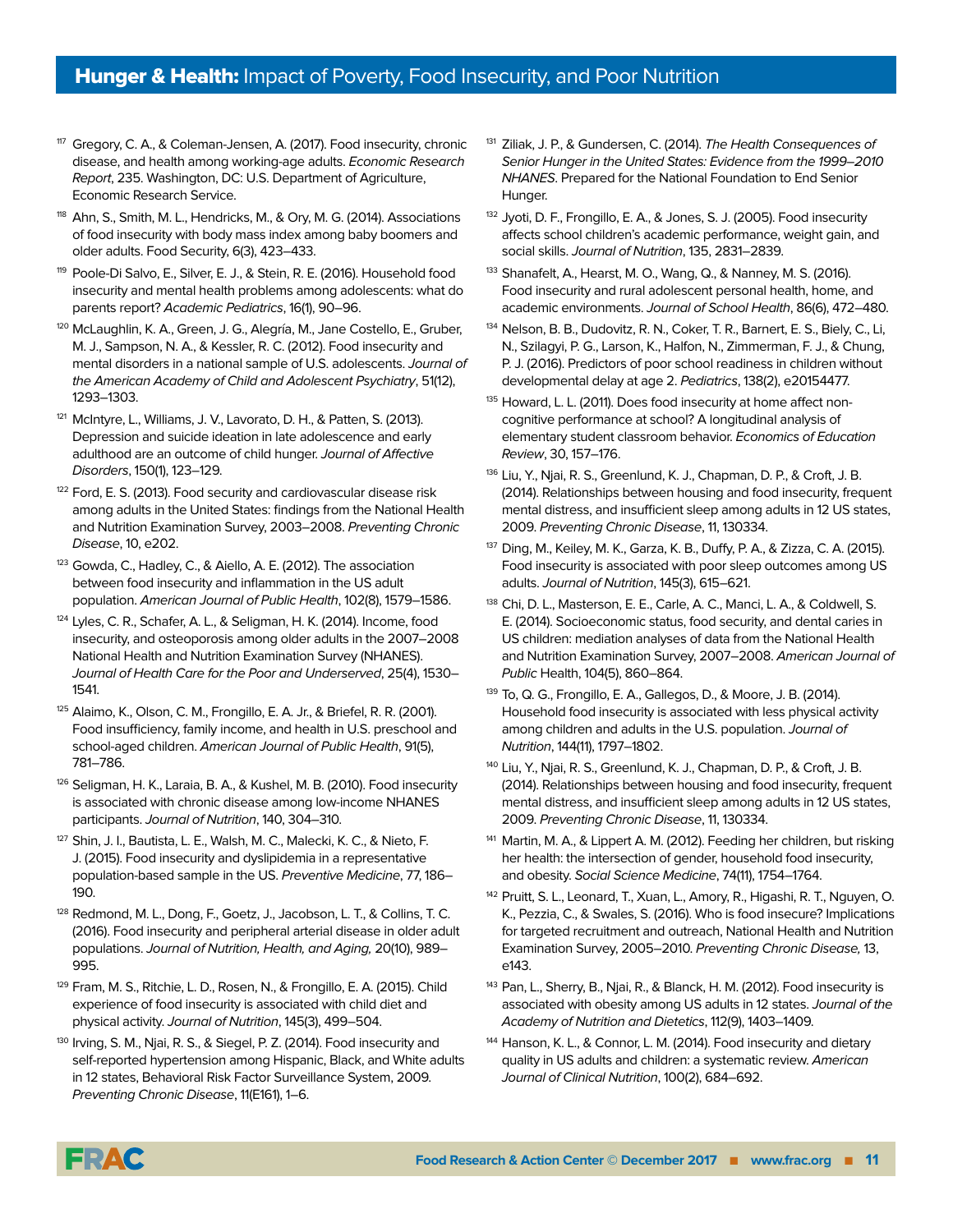- <sup>145</sup> Pruitt, S. L., Leonard, T., Xuan, L., Amory, R., Higashi, R. T., Nguyen, O. K., Pezzia, C., & Swales, S. (2016). Who is food insecure? Implications for targeted recruitment and outreach, National Health and Nutrition Examination Survey, 2005–2010. Preventing Chronic Disease, 13, e143.
- <sup>146</sup> Laraia, B. A., Siega-Riz, A. M., & Gundersen, C. (2010). Household food insecurity is associated with self-reported pregravid weight status, gestational weight gain, and pregnancy complications. Journal of the American Dietetic Association, 110(5), 692–701.
- <sup>147</sup> Park, C. Y., & Eicher-Miller, H. A. (2014). Iron deficiency is associated with food insecurity in pregnant females in the United States: National Health and Nutrition Examination Survey 1999–2010. Journal of the Academy of Nutrition and Dietetics, 114(12), 1967– 1973.
- 148 Gregory, C. A., & Coleman-Jensen, A. (2017). Food insecurity, chronic disease, and health among working-age adults. Economic Research Report, 235. Washington, DC: U.S. Department of Agriculture, Economic Research Service.
- <sup>149</sup> Davinson, K. M., Marshall-Fabien, G. L., & Tecson, A. (2015). Association of moderate and severe food insecurity with suicidal ideation in adults: national survey data from three Canadian provinces. Social Psychiatry and Psychiatric Epidemiology, 50(6), 963–972.
- <sup>150</sup> Herman, D., Afulani, P., Coleman-Jensen, A., & Harrison, G. G. (2015). Food insecurity and cost-related medication underuse among nonelderly adults in a nationally representative sample. American Journal of Public Health, 105(10), 48–59.
- <sup>151</sup> Afulani, P., Herman, D., Coleman-Jensen, A., & Harrison, G. G. (2015). Food insecurity and health outcomes among older adults: The role of cost-related medication underuse. Journal of Nutrition in Gerontology and Geriatrics, 34(3), 319–342.
- <sup>152</sup> Knight, C. K., Probst, J. C., Liese, A. D., Sercy, E., & Jones, S. J. (2016). Household food insecurity and medication "scrimping" among US adults with diabetes. Preventive Medicine, 83, 41–45.
- 153 Mayer, V. L., McDonough, K., Seligman, H., Mitra, N., & Long, J. A. (2016). Food insecurity, coping strategies and glucose control in low-income patients with diabetes. Public Health Nutrition, 19(6), 1103–1111.
- <sup>154</sup> Kushel, M. B., Gupta, R., Gee, L., & Haas, J. S. (2006). Housing instability and food insecurity as barriers to health care among lowincome Americans. Journal of General Internal Medicine, 21, 71–77.
- <sup>155</sup> Seligman, H. K., Jacobs, E. A., López, A., Tschann, J., & Fernandez, A. (2012). Food insecurity and glycemic control among low-income patients with type 2 diabetes. Diabetes Care, 35(2), 233–238.
- <sup>156</sup> Drewnowski, A. (2009). Obesity, diets, and social inequalities. Nutrition Reviews, 67(Supplement 1), S36–S39.
- <sup>157</sup> Edin, K., Boyd, M., Mabli, J., Ohls, J., Worthington, J., Greene, S., Redel, N., & Sridharan, S. (2013). SNAP Food Security In-Depth Interview Study. Alexandria, VA: U.S. Department of Agriculture, Food and Nutrition Service, Office of Research and Analysis.
- <sup>158</sup> Burkhardt, M. C., Beck, A. F., Kahn, R. S., & Klein, M. D. (2012). Are our babies hungry? Food insecurity among infants in urban clinics. Clinical Pediatrics, 51(3), 238–243.
- <sup>159</sup> Weinfield, N. S., Mills, G., Borger, C., Gearing, M., Macaluso, T., Montaquila, J., & Zedlewski, S. (2014). Hunger in America 2014. Prepared for Feeding America.
- 160 Knowles, M., Rabinowich, J., Ettinger de Cuba, S., Cutts, D. B., & Chilton, M. (2016). "Do you wanna breathe or eat?": Parent perspectives on child health consequences of food insecurity, trade-offs, and toxic stress. Maternal and Child Health Journal, 20(1), 25–32.
- 161 Mayer, V. L., McDonough, K., Seligman, H., Mitra, N., & Long, J. A. (2016). Food insecurity, coping strategies and glucose control in low-income patients with diabetes. Public Health Nutrition, 19(6), 1103–1111.
- <sup>162</sup> Berkowitz, S. A., Meigs, J. B., DeWalt, D., Seligman, H. K., Barnard, L. S., Bright, O. M., Schow, M., Atlas, S. J., & Wexler, D. J. (2015). Material need insecurities, control of diabetes mellitus, and use of health care resources: results of the Measuring Economic Insecurity in Diabetes Study. JAMA — Internal Medicine, 175(2), 257–265.
- <sup>163</sup> Silverman, J., Krieger, J., Kiefer. M., Hebert, P., Robinson, J., & Nelson, K. (2015). The relationship between food insecurity and depression, diabetes distress and medication adherence among low-income patients with poorly-controlled diabetes. Journal of General Internal Medicine, 30(10), 1476–1480.
- 164 Shalowitz, M. U., Eng, J. S., McKinney, C. O., Krohn, J., Lapin, B., Wang, C. H., & Nodine, E. (2017). Food security is related to adult type 2 diabetes control over time in a United States safety net primary care clinic population. Nutrition and Diabetes, 7(5), e277.
- <sup>165</sup> Banerjee, T., Crews, D. C., Wesson, D. E., Dharmarajan, S., Saran, R., Ríos Burrows, N., Saydah, S., Powe, N. R.; CDC CKD Surveillance Team. (2017). Food insecurity, CKD, and subsequent ESRD in US adults. American Journal of Kidney Disease, 70(1), 38–47.
- 166 Young, S., Wheeler, A. C., McCoy, S. I., & Weiser, S. D. (2013). A review of the role of food insecurity in adherence to care and treatment among adult and pediatric populations living with HIV and AIDS. AIDS and Behavior, 18 (Supplement 5), S505–S515.
- <sup>167</sup> Aibibula, W., Cox, J., Hamelin, A. M., Mamiya, H., Klein, M. B., & Brassard, P. (2016). Food insecurity and low CD4 count among HIVinfected people: a systematic review and meta-analysis. AIDS Care, 28(12), 1577–1585.
- 168 Rose-Jacobs, R., Goodhart Fiore, J., Ettinger de Cuba, S., Black, M., Cutts, D. B., Coleman, S. M., Heeren, T., Chilton, M., Casey, P., Cook, J., & Frank, D. A. (2016). Children with special health care needs, Supplemental Security Income, and food insecurity. Journal of Developmental & Behavioral Pediatrics, 37, 140–147.
- <sup>169</sup> Adams, E. J., Hoffmann, L. M., Rosenberg, K. D., Peters, D., & Pennise, M. (2015). Increased food insecurity among mothers of 2 year olds with special health care needs. Maternal and Child Health Journal, 19(10), 2206–2214.
- <sup>170</sup> Brucker, D. L. (2017). The association of food insecurity with health outcomes for adults with disabilities. Disability and Health Journal, 10(2), 286–293.
- 171 Coleman-Jensen, A., & Nord, M. (2013). Food insecurity among households with working-age adults with disabilities. Economic Research Report, 144. Washington, DC: U.S. Department of Agriculture, Economic Research Service.

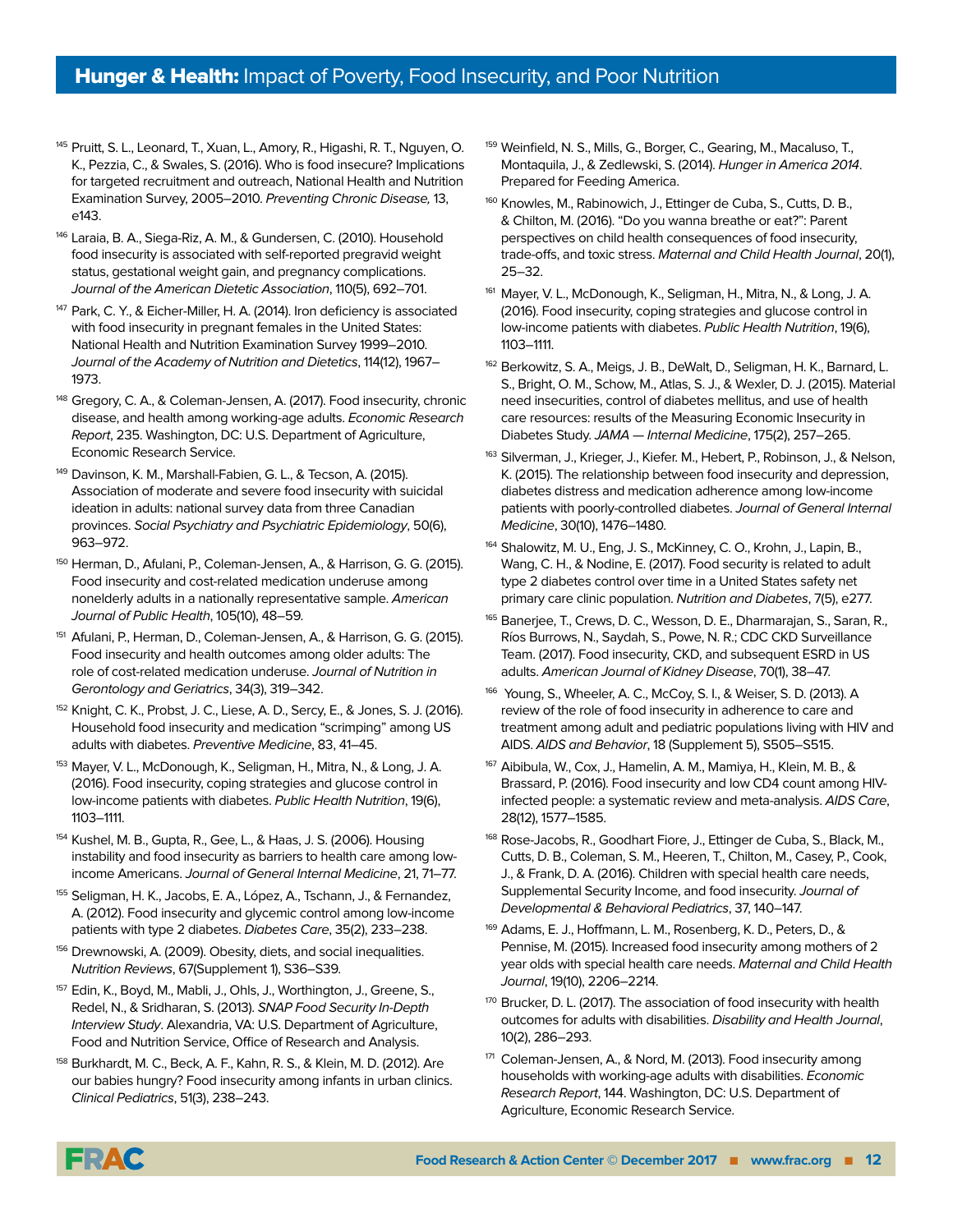- <sup>172</sup> O'Malley, J. A., Klett, B. M., Klein, M. D., Inman, N., & Beck, A. F. (2017). Revealing the prevalence and consequences of food insecurity in children with epilepsy. Journal of Community Health, 42(6), 1213-1219.
- 173 Tarasuk, V., Cheng, J., de Oliveira, C., Dachner, N., Gundersen, C., & Kurdyak, P. (2015). Association between household food insecurity and annual health care costs. Canadian Medical Association Journal, 187(14), E429–436.
- 174 Bhargava, V., & Lee, J. S. (2016). Food insecurity and health care utilization among older adults in the United States. Journal of Nutrition in Gerontology and Geriatrics, 35(3), 177–192.
- 175 Berkowitz, S. A., Meigs, J. B., DeWalt, D., Seligman, H. K., Barnard, L. S., Bright, O. M., Schow, M., Atlas, S. J., & Wexler, D. J. (2015). Material need insecurities, control of diabetes mellitus, and use of health care resources: results of the Measuring Economic Insecurity in Diabetes Study. JAMA — Internal Medicine, 175(2), 257–265.
- <sup>176</sup> Kushel, M. B., Gupta, R., Gee, L., & Haas, J. S. (2006). Housing instability and food insecurity as barriers to health care among lowincome Americans. Journal of General Internal Medicine, 21, 71–77.
- $177$  Bhargava, V., & Lee, J. S. (2016). Food insecurity and health care utilization among older adults in the United States. Journal of Nutrition in Gerontology and Geriatrics, 35(3), 177–192.
- <sup>178</sup> Berkowitz, S. A., Meigs, J. B., DeWalt, D., Seligman, H. K., Barnard, L. S., Bright, O. M., Schow, M., Atlas, S. J., & Wexler, D. J. (2015). Material need insecurities, control of diabetes mellitus, and use of health care resources: results of the Measuring Economic Insecurity in Diabetes Study. JAMA — Internal Medicine, 175(2), 257–265.
- 179 Kushel, M. B., Gupta, R., Gee, L., & Haas, J. S. (2006). Housing instability and food insecurity as barriers to health care among lowincome Americans. Journal of General Internal Medicine, 21, 71–77.
- <sup>180</sup> Cook, J. T., Frank, D. A., Levenson, S. M., Neault, N. B., Heeren, T. C., Black, M. M., Berkowitz, C., Casey, P. H., Meyers, A. F., Cutts, D. B., & Chilton, M. (2006). Child food insecurity increases risks posed by household food insecurity to young children's health. Journal of Nutrition, 136(4), 1073-1076.
- Bhargava, V., & Lee, J. S. (2016). Food insecurity and health care utilization among older adults in the United States. Journal of Nutrition in Gerontology and Geriatrics, 35(3), 177–192.
- 182 Berkowitz, S. A., Basu, S., Meigs, J. B., & Seligman, H. (2017). Food insecurity and health care expenditures in the United States, 2011– 2013. Health Services Research, published online ahead of print.
- <sup>183</sup> Cook, J. T., & Poblacion, A. P. (2016). Estimating the Health-Related Costs of Food Insecurity and Hunger. In The Nourishing Effect: Ending Hunger, Improving Health, Reducing Inequality (2016 Hunger Report). Washington, DC: Bread for the World Institute.
- 184 Berkowitz, S. A., Basu, S., Meigs, J. B., & Seligman, H. (2017). Food insecurity and health care expenditures in the United States, 2011– 2013. Health Services Research, published online ahead of print.
- 185 Afulani, P., Herman, D., Coleman-Jensen, A., & Harrison, G. G. (2015). Food insecurity and health outcomes among older adults: The role of cost-related medication underuse. Journal of Nutrition in Gerontology and Geriatrics, 34(3), 319–342.
- Dietary Guidelines Advisory Committee. (2015). Scientific Report of the 2015 Dietary Guidelines Advisory Committee. Washington, DC: U.S. Department of Agriculture & U.S. Department of Health and Human Services.
- 187 Hiza, H. A., Casavale, K. O., Guenther, P. M., & Davis, C. A. (2013). Diet quality of Americans differs by age, sex, race/ethnicity, income, and education level. Journal of the Academy of Nutrition and Dietetics, 113(2), 297–306.
- 188 Rehm, C. D., Peñalvo, J. L., Afshin, A., & Mozaffarian, D. (2016). Dietary intake among U.S. adults, 1999–2012. JAMA, 315(23), 2542– 2553.
- 189 Dietary Guidelines Advisory Committee. (2010). Report of the Dietary Guidelines Advisory Committee on the Dietary Guidelines for Americans, 2010, to the Secretary of Agriculture and the Secretary of Health and Human Services. Washington, DC: U.S. Department of Agriculture, Agricultural Research Service.
- 190 Dietary Guidelines Advisory Committee. (2015). Scientific Report of the 2015 Dietary Guidelines Advisory Committee. Washington, DC: U.S. Department of Agriculture & U.S. Department of Health and Human Services.
- <sup>191</sup> Black, M. M., Quigg, A. M., Hurley, K. M., & Pepper, M. R. (2011). Iron deficiency and iron-deficiency anemia in the first two years of life: strategies to prevent loss of developmental potential. Nutrition Reviews, 69 (Supplement 1), S64–S70.
- <sup>192</sup> Dietary Guidelines Advisory Committee. (2010). Report of the Dietary Guidelines Advisory Committee on the Dietary Guidelines for Americans, 2010, to the Secretary of Agriculture and the Secretary of Health and Human Services. Washington, DC: U.S. Department of Agriculture, Agricultural Research Service.
- <sup>193</sup> Dietary Guidelines Advisory Committee. (2015). Scientific Report of the 2015 Dietary Guidelines Advisory Committee. Washington, DC: U.S. Department of Agriculture & U.S. Department of Health and Human Services.
- <sup>194</sup> Haider, B. A., Olofin, I., Wang, M., Spiegelman, D., Ezzati, M., & Fawzi, W. W.; Nutrition Impact Model Study Group (anaemia). (2013). Anaemia, prenatal iron use, and risk of adverse pregnancy outcomes: systematic review and meta-analysis. BMJ, 346, f3443.
- 195 Daniels, S. R. (2009). Complications of obesity in children and adolescents. International Journal of Obesity, 33(Supplement 1), S60–S65.
- <sup>196</sup> Nguyen, N. T., Magno, C. P., Lane, K. T., Hinojosa, M. W., & Lane, J. S. (2008). Association of hypertension, diabetes, dyslipidemia, and metabolic syndrome with obesity: findings from the National Health and Nutrition Examination Survey, 1999 to 2004. Journal of the American College of Surgeons, 207(6), 928–934.
- <sup>197</sup> Guh, D. P., Zhang, W., Bansback, N., Amarsi, Z., Birmingham, C. L., & Anis, A. H. (2009). The incidence of co-morbidities related to obesity and overweight: a systematic review and meta-analysis. BioMed Central Public Health, 9, 88.
- 198 Daniels, S. R. (2009). Complications of obesity in children and adolescents. International Journal of Obesity, 33(Supplement 1), S60–S65.